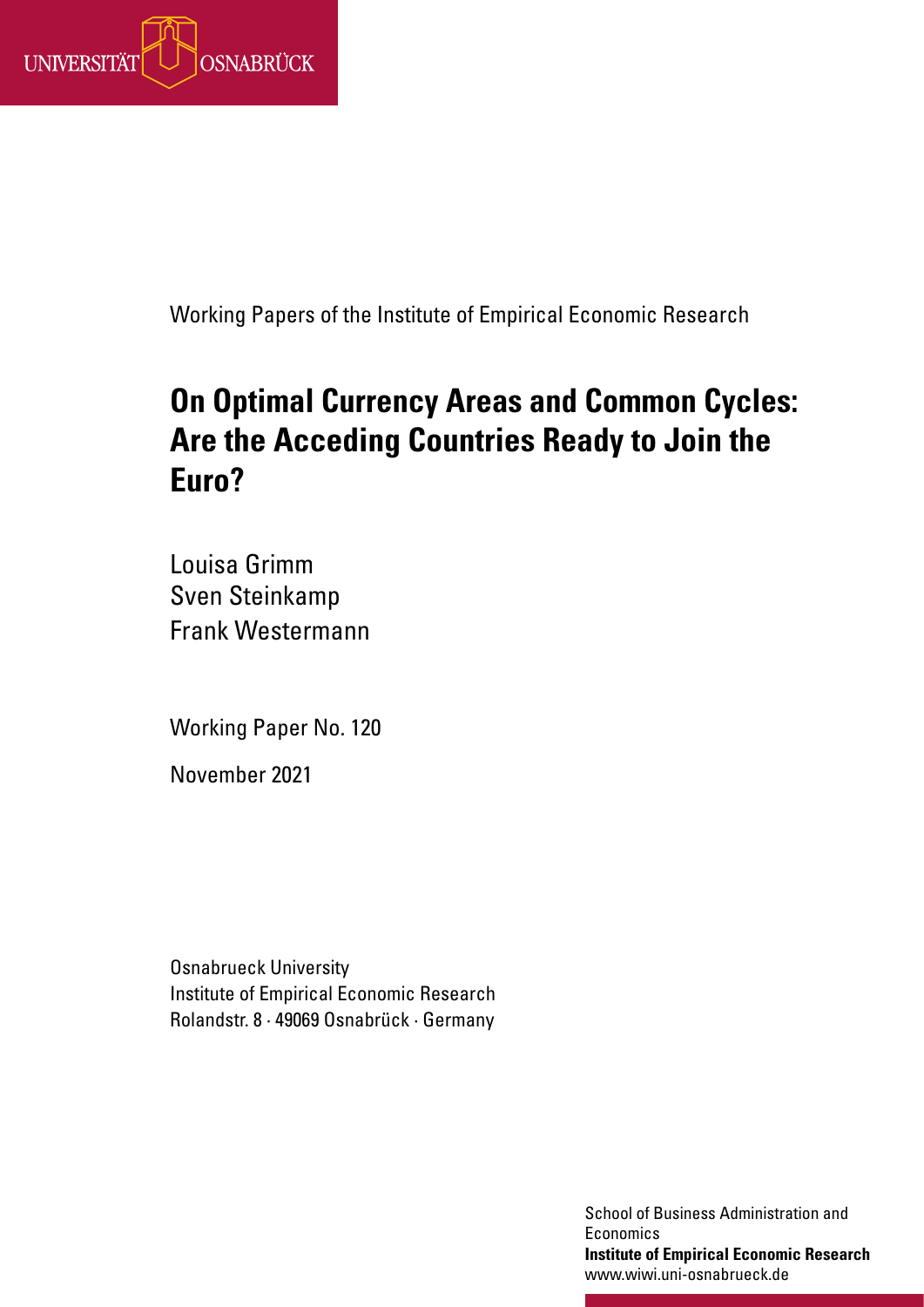# **On Optimal Currency Areas and Common Cycles: Are the Acceding Countries Ready to Join the Euro?**

By Louisa Grimm, Sven Steinkamp<sup>1</sup> and Frank Westermann

Osnabrück University Institute of Empirical Economic Research Rolandstr. 8, Osnabrück, Germany

November 2021

The former EU president Jean-Claude Junker has proposed that all countries of the European Union should also adopt the euro as their currency and recent research has shown that countries currently pursuing this goal indeed fulfill the classical Optimal Currency Area (OCA) criterion of positively correlated shocks with the European Monetary Union (EMU). We illustrate, however, that not only the correlation of shocks but also a common impulse response pattern over time is needed for a currency area to be optimal. We test this additional OCA criterion using the concept of a common serial correlation test. The test clearly rejects the notion that the potentially acceding countries share a common cyclical response pattern with the EMU aggregate – except for Sweden. Instead, the business cycles in most of the other countries exhibit only a very weak form of codependence.

Keywords: Codependent Business Cycles, Serial Correlation Common Feature, European Monetary Integration, Seasonality, Optimum Currency Area.

JEL Codes: C32; E32, F36.

**.** 

Acknowledgments: We would like to thank Jules Leichter and participants of the 2021 EEA-ESEM Annual Congress for helpful comments and suggestions and the Bundesbank's Regional office in Bremen, Lower Saxony, and Saxony-Anhalt, as well as the Sievert-Foundation for financial Support.

<sup>&</sup>lt;sup>1</sup> Corresponding author. E-Mail: sven.steinkamp@uni-osnabrueck.de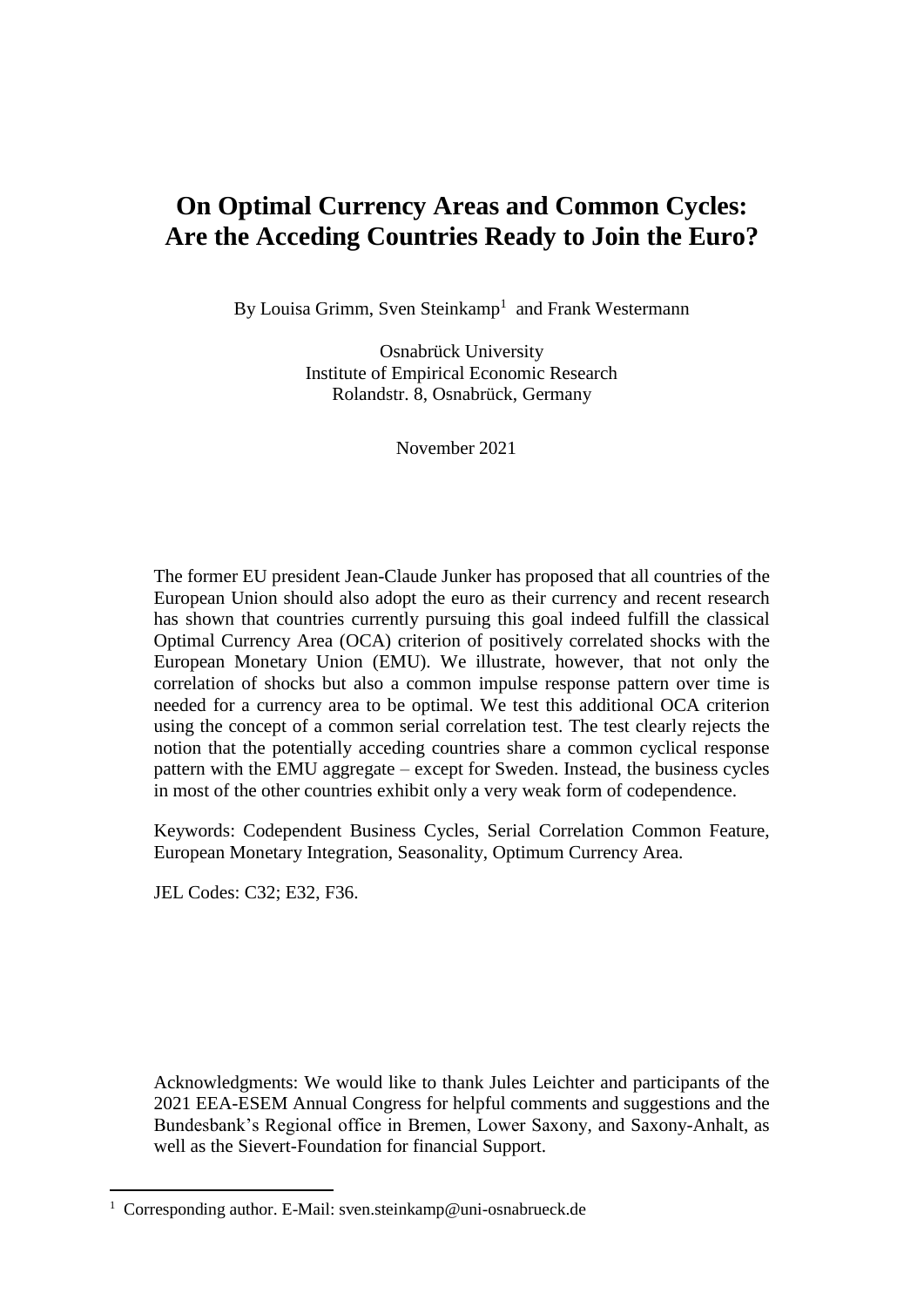# **1. Introduction**

**.** 

Twenty years after the introduction of the euro, there is a renewed interest in the topic of optimal currency areas, as the monetary union keeps expanding and three potential new member countries, Bulgaria, Croatia, and Romania, have recently expressed their interest in EMU membership. In July 2020 Bulgaria and Croatia joined the Exchange Rate Mechanism II and plan to adopt the euro in 2024 and 2023 respectively. In a recent empirical assessment, Deskar-Škrbić et al. (2021) argue that the candidate countries are indeed ready to join the common currency, using an advanced version of the classical empirical method initially proposed by Bayoumi and Eichengreen's classical 1993 article.<sup>2</sup> In this paper, we take a fresh look at the evidence arguing that the empirical approach neglects a key feature of macroeconomic data, which is the persistence and often complex serial correlation patterns of shocks. Taking these into account, we find much more limited evidence of an Optimal Currency Area for most of the acceding candidate countries.

The basic idea of Bayoumi and Eichengreen (1993) was to take a trend-cycle decomposition and analyze the correlation of short-term shocks, which are interpreted as demand shock. The intuition for this approach follows from Mundell's (1961) work on optimum currency areas and it has more recently been formally illustrated by Berger et al. (2001). However, it is only the *contemporaneous* correlation that is considered and not the potential spillover of the shock to the next period, the one thereafter, and so on. The shocks are essentially assumed to be white noise processes, without any autoregressive element.

In a parallel strand of the literature started by Beine, Candelon, and Hecq (2000) and summarized in De Haan et al. (2008), the dynamics of the shock are exactly in the focus of the analysis. They use the serial correlation common feature test, initially developed by Engle and Kozicki (1993) and later extended by Vahid and Engle (1993, 1997), to analyze whether the impulse response patterns to external shocks are similar across countries. Like the initial paper by Bayoumi and Eichengreen, their assessment is rather negative and they reach ultimately the same conclusion on the set of countries that have started the EMU in the year 2001.

Our contribution to this literature is twofold. First, we document formally, following the theoretical setup of Berger et al. (2001), that a common persistence of shocks – and not only their contemporaneous correlation  $-$  is a necessary precondition for minimizing the costs associated with adopting a common currency. Postulating this new criterion, we provide an extension of the Mundel (1961) analytical framework and document that the studies relying on

<sup>&</sup>lt;sup>2</sup> This adds to the older meta-study by Fidrmuc and Korhonen (2006), indicating that central and eastern European countries exhibit a comparably high correlation with the euro area business cycle.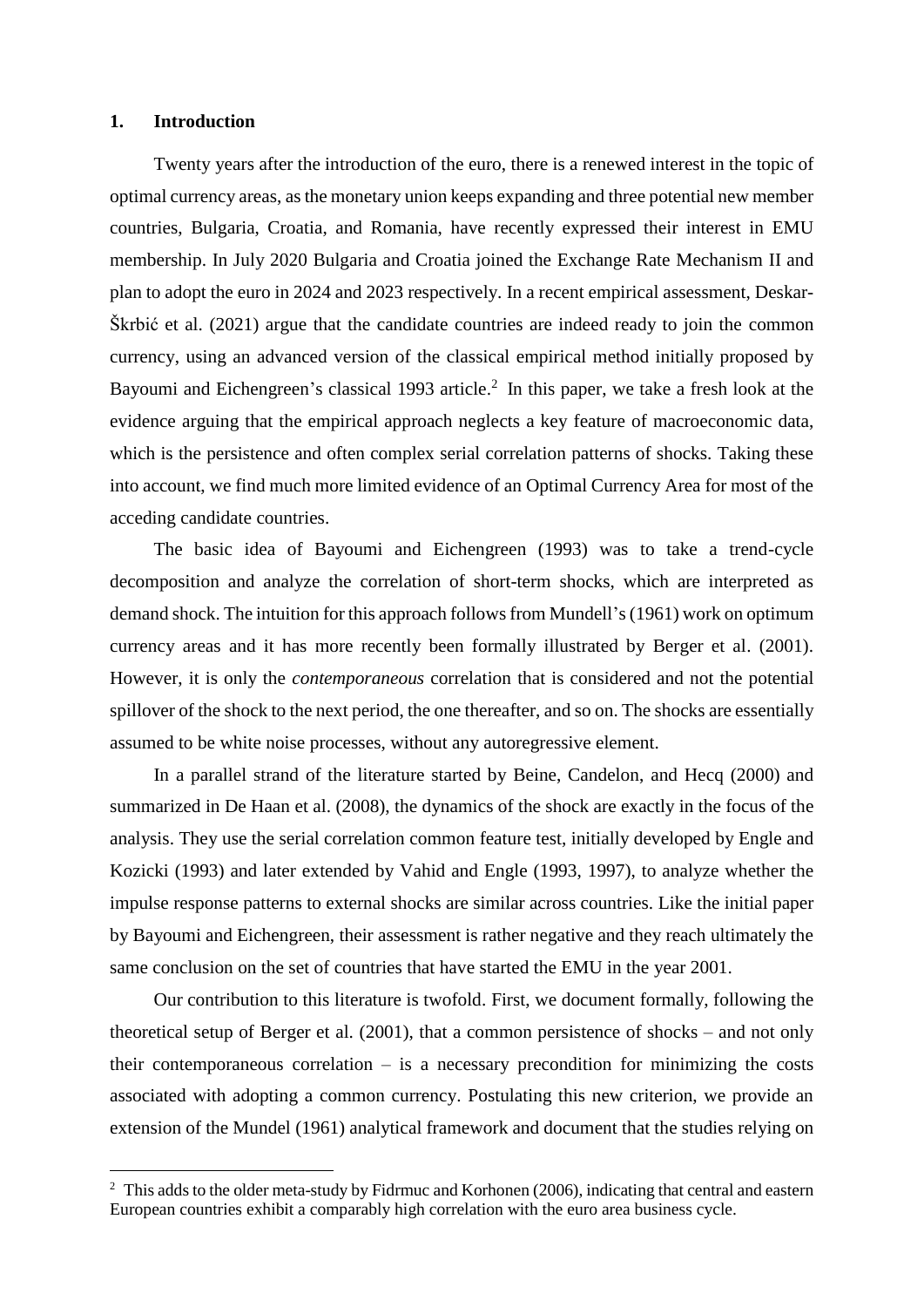the serial correlation common feature test are indeed applying an appropriate testing procedure.<sup>3</sup> Furthermore, we show that the initial assessment for the acceding countries of the EMU, by Deskar-Škrbić et al. (2021), may have been overly optimistic. For the potential new member countries, just as the earlier literature has documented for the initial twelve euro countries (EA12), there is hardly any evidence of a common impulse response pattern after an initial shock.

In developing our conceptual framework we take a simple version of the Barro-Gordon (1983) model, where, in the absence of persistence, the optimal regime choice depends on the correlation of domestic and foreign shocks – the typical criterion used in the earlier empirical literature. We add the feature that the common shocks can be autocorrelated and derive some additional results. First, we highlight that there exists an additional inflation bias that is independent of the well-known time-inconsistency bias. It can be positive or negative, depending on the relative persistence of the home and domestic shocks. The overall welfare, in an unconditional equilibrium, however, does not depend on the autocorrelation under flexible exchange rates.

The main findings concerning the persistence of shock are driven in the fixed exchange rate/monetary union case. We show in the model section that there exists an additional welfare loss from joining a monetary union – either for the existing union or for the joining country – if the persistence of shocks differs between the domestic and the foreign shock. The welfare loss is zero if, and only if, the persistence is identical. The implication is that in a symmetric equilibrium, a common persistence of shocks is indeed a new criterion for an optimum currency area.<sup>4</sup>

An autoregressive process of order one, which we use to illustrate our point in the model, of course, does not fully capture the empirical autocorrelation functions observed in practice. Most quarterly GDP time series are autoregressive processes of orders between four to eight periods, often with alternating positive and negative autoregressive coefficients, which are responsible for a hump-shaped cumulative impulse response pattern. Therefore, we document that for higher-order autoregressive processes, a common set of AR parameters is needed. This similarity of autoregressive parameters is in the focus of the serial correlation common feature test of Beine et al. (2000) and others. The common serial correlation feature indeed ensures that the additional welfare loss from joining the monetary union is zero. Our model can be viewed

<sup>&</sup>lt;sup>3</sup> For instance, Beine et al. (2000), Candelon et al. (2005), Hecq et al. (2006), Sato and Zhang (2006), Cubadda et al. (2013), and Trenkler and Weber (2020).

<sup>&</sup>lt;sup>4</sup> The problem of diverging effects to otherwise common shocks in currency areas has also been noted in the influential "one money, one market" report by the European Commission (1990).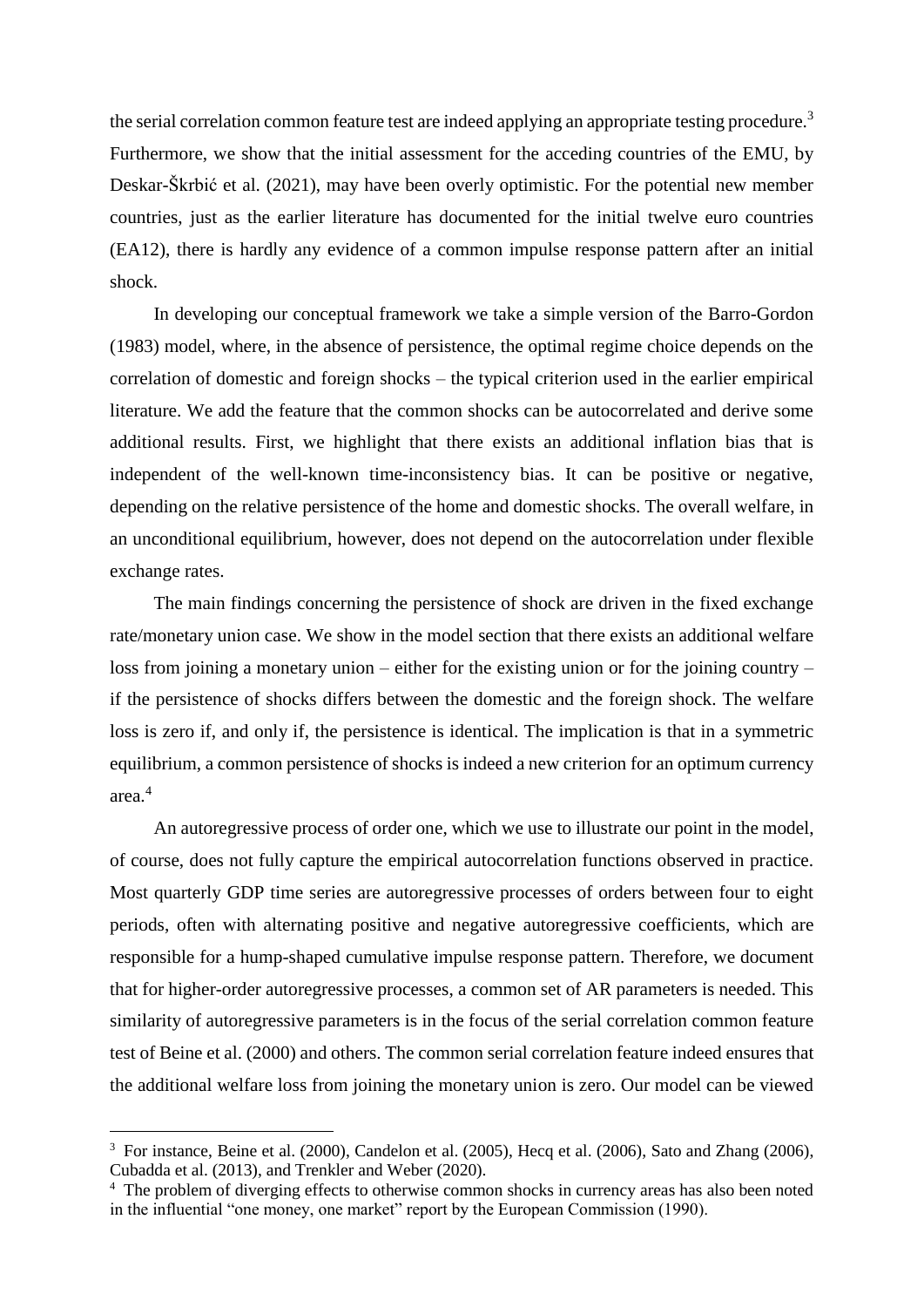as the theoretical underpinning of this testing approach, which is highly relevant to the OCA literature.

Coming back to the policy question of the acceding countries decision to join the EMU, we take the model to the data by estimating serial correlation common feature (SCCF) tests for all potential candidates, i.e. Bulgaria, the Czech Republic, Croatia, Hungary, Poland, Romania, and Sweden. In a preliminary exercise, eyeballing the autocorrelation functions of each country compared to that of the EA12-countries provides a first impression of similarities and differences. While some countries have unique patterns, others look quite close and a more formal test is warranted.

We then document the trend and seasonality properties of the data, before estimating two versions of the SCCF-test based on Cubadda (2001), who proposed an integrated approach of estimating common serial correlation, common trends, and seasonality. The tests are conducted using a two-stage least squares and a GMM estimator. The robustness of the results is verified using the older Tiao and Tsay (1989) test, as well as an analysis of the optimal lag choice, which often critically affects the common features test results.

Overall, the evidence for common cyclical response patterns to exogenous shock is very limited when considering the strict form of the SCCF-test, which implies perfect collinearity between the impulse response patterns. Among the countries analyzed, Sweden comes closest to forming an Optimal Currency Area with the current EMU countries. Using the Cubadda (2001) approach, we indeed cannot reject the null hypothesis of a common cycle in our benchmark regression. One should be cautious about this finding, however, as in the Tiao and the Tsay (1989) robustness test, we fail to reject the null in even the case of Sweden.

For Croatia, Hungary, and the Czech Republic, we do find common cyclical elements when considering the less strict version of the codependence, which allows for an initially asymmetric response in the first quarter, but the common reaction thereafter. Together with the EA12, they form a codependent cycle of order one, for at least one of the estimators used (2SLS or GMM). Finally, all countries show some higher-order codependence of order two or three, which, however, is hardly relevant in practice, given the overall short-lived cyclical nature of GDP shocks in quarterly data.

Overall, while we do not challenge the existence of largely common shocks during the past 20 years, as reported in Deskar-Škrbić (2021), the analysis of asymmetric response patterns leads to a much more conservative assessment about the readiness of countries, and the possible size of a welfare loss, when joining the monetary union.

In Section 2, we present our conceptual model framework. Section 3 illustrates how our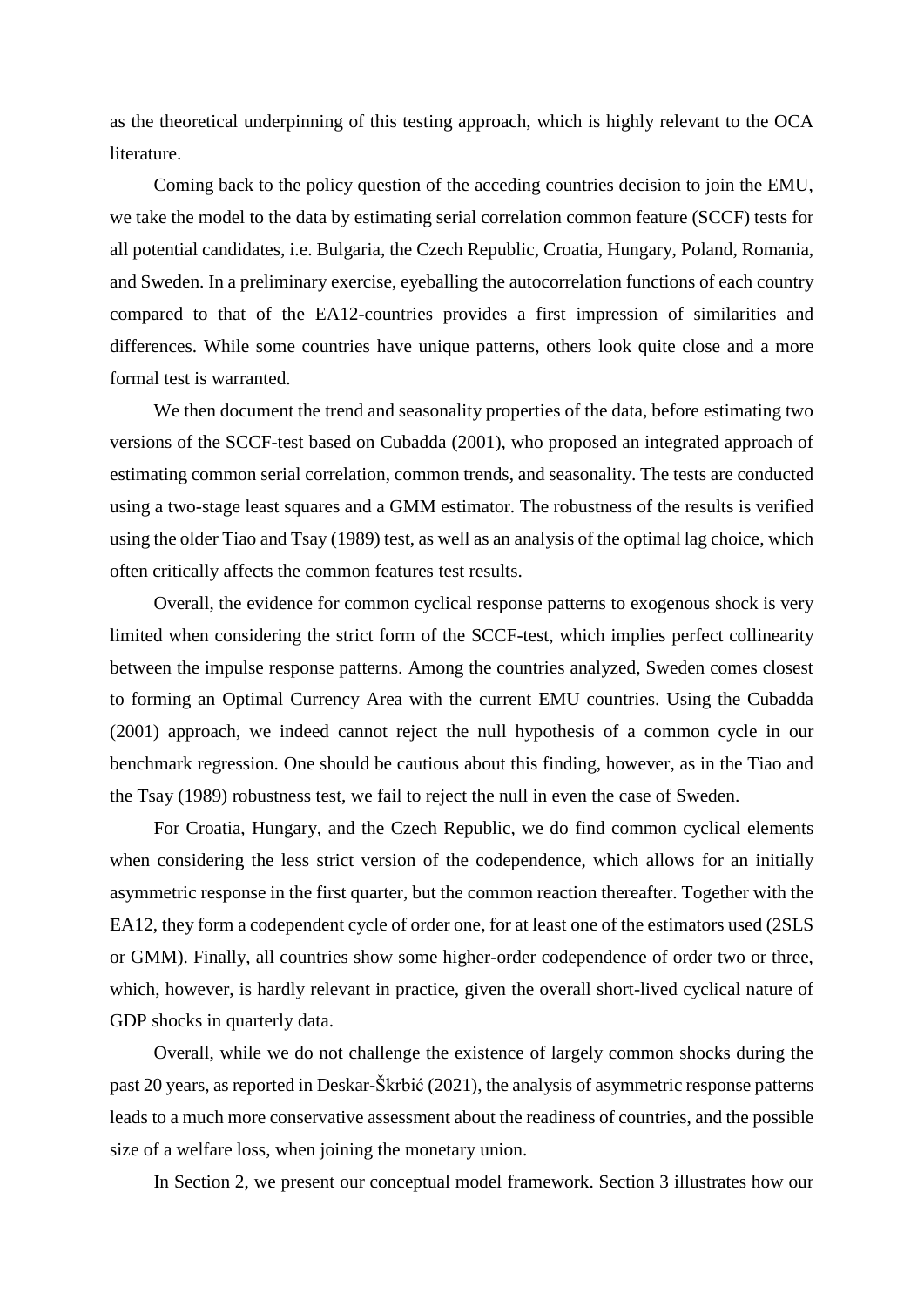main findings generalize to higher-order AR-processes and lead to the common serial correlation features test. Section 4 includes the preliminary tests, such as a visual inspection of the correlograms and the seasonal unit root and cointegration properties. Section 5 reports the main findings on common cyclical features and the sensitivity analysis and Section 6 draws some conclusions.

#### **2. A conceptual framework**

To motivate the use of a serial correlation common feature test, we set up a very simple model in the classical Barro-Gordon (1983) framework. This model builds on Berger et al. (2001) who have analyzed the optimal exchange rate regime choice in the presence of contemporaneous country-specific shocks. The decision on the exchange rate regime in this model is based on the difference in expected losses in both regimes. Our contribution is to highlight the effects of autocorrelated shocks and to trace their effects on the inflation bias, output, and welfare.

First, we analyze the case of *flexible exchange rates*. We start with a stochastic version of the Lucas-supply schedule:

$$
y = \alpha(\pi - \pi^e) + \varepsilon_t,
$$

**.** 

where y is output,  $\pi$  the inflation rate and  $\pi^e$  is expected inflation.  $\varepsilon_t$  is an error term, which we assume to follow an AR(1) process,  $\varepsilon_t = \gamma \varepsilon_{t-1} + v_t$ .  $v_t$  is a white noise shock, and  $\gamma$  measures the degree of persistence of the shock. We assume  $0 < \gamma < 1$ , i.e.  $\varepsilon_t$  is positively autocorrelated but the stochastic process is stationary. The central bank minimizes the following quadratic loss function:

$$
L_{flex} = E[\lambda(\alpha(\pi - \pi^e) + \gamma \varepsilon_{t-1} + \nu_t - y^*)^2 + \pi^2]
$$
 (Eq. 1)

subject to the inflation rate.<sup>5</sup> For simplicity, we assume that the central bank can control the inflation rate directly. The time-structure of the model is as follows:  $\alpha$ ,  $\lambda$ , as well as foreign inflation and the output target,  $\pi^*$ ,  $y^*$ , are predetermined. At the beginning of the period, workers form inflation expectations. The central bank then chooses the optimal inflation rate after observing the shock  $v_t$ , which has zero mean and a variance of  $\sigma_v^2$ . Thereafter y and L follow from the Philipscurve based on  $\pi$  and  $\pi^e$ . Equilibrium values for  $\pi$  and y are then given by:

<sup>&</sup>lt;sup>5</sup> A micro-founded justification for the reduced-form relations in the Barro-Gordon model is derived in Reis (2003).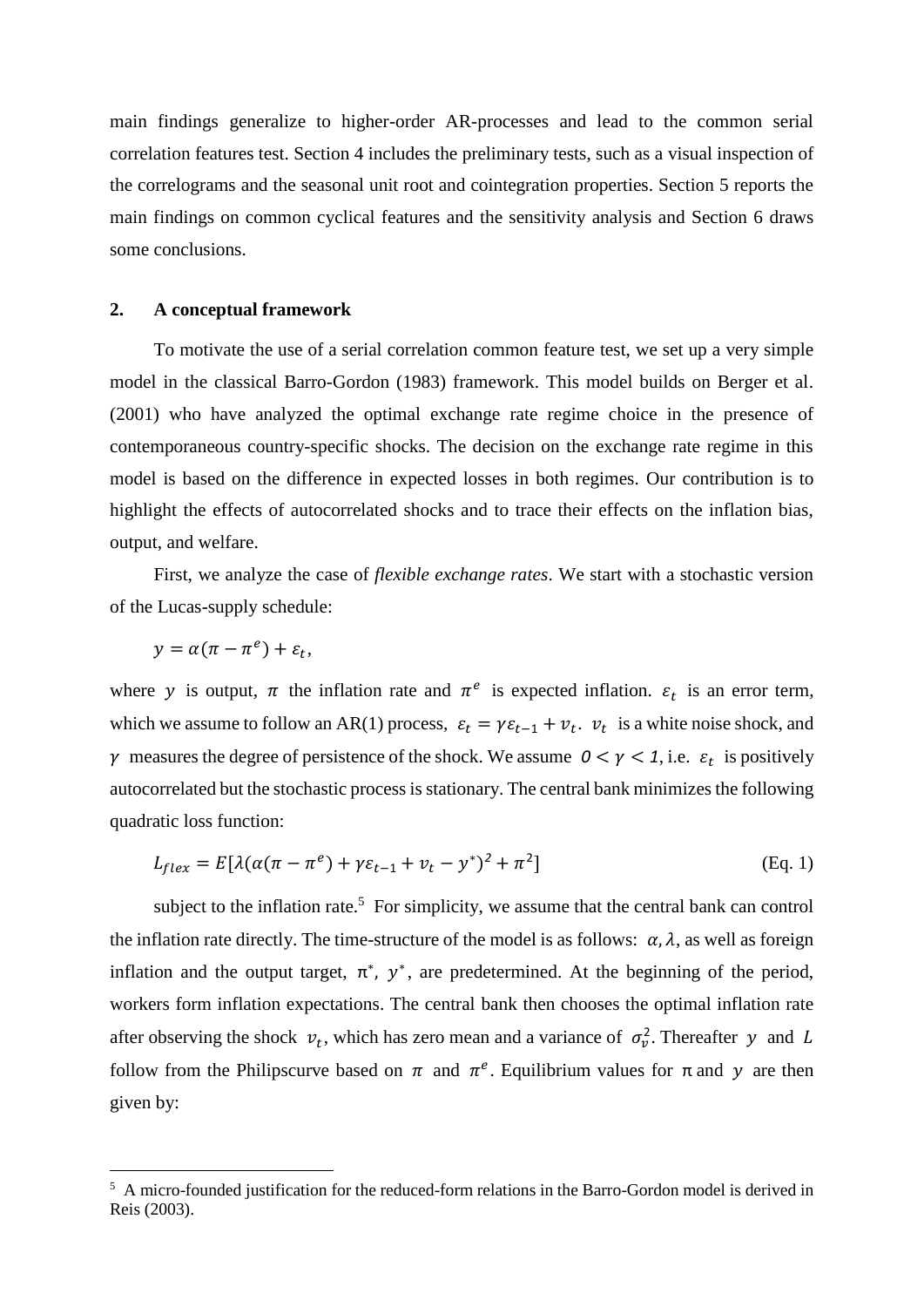$$
\pi = \alpha \lambda (y^* - \varepsilon_{t-1} \gamma) - \frac{\alpha \lambda}{(1 + \alpha^2 \lambda)} v_t \quad \text{and} \quad y = \gamma \varepsilon + \frac{1}{1 + \alpha^2 \lambda} v_t
$$

These expressions simplify to the familiar expressions in the literature when setting the persistence parameter  $\gamma$  equal to zero.

**Lemma 1.** The persistence of shocks affects the inflation bias.  
Proof. 
$$
E_t[\pi]^{\gamma \neq 0} = \alpha \lambda(y^* - \varepsilon_{t-1} \gamma). E_t[\pi]^{\gamma \neq 0} - E_t[\pi]^{\gamma=0} = -\varepsilon_{t-1} \alpha \lambda \gamma.
$$

Depending on the sign of the shock in the previous period, this effect can either strengthen or reduce the inflation bias. This preliminary result is known from Bleaney (2001), who derives the implications for inflation persistence, which is shown to depend on the degree of shocks' autocorrelation and the exchange rate regime.

More importantly in the context of our overall question on the impact of persistence on the optimal exchange rate regime choice is the following finding that can be derived by plugging the values for  $\pi$  and  $\gamma$  into the loss function.

**Lemma 2.** *The shock persistence does not affect expected losses in a flexible exchange rate case.*

*Proof.* 
$$
L_{flex}^{\gamma>0} - L_{flex}^{\gamma=0} = -\lambda \gamma \varepsilon (\lambda \alpha^2 + 1)(2y - \gamma \varepsilon)
$$
 and  $E[L_{flex}^{\gamma=0}] - E[L_{flex}^{\gamma=0}] = 0.$ 

It is important to keep in mind that while the government chooses the optimal inflation rate after observing the shock, the shock is still a stochastic variable when the exchange rate regime is decided upon. Therefore, its mean-zero characteristic needs to be taken into account when computing the expected aggregate welfare loss. Under flexible exchange rates, when a central bank can fully respond to positive and negative shocks, the autocorrelation does not constitute an additional welfare loss to the economy.<sup>6</sup>

Next, we consider the case of *fixed exchange rates*, or equivalently a small country that joined a monetary union (permanently fixed exchange rates). We have the same autocorrelated output-function,  $y = \alpha(\pi - \pi^e) + \varepsilon_t$  with  $\varepsilon_t = \gamma \varepsilon_{t-1} + \nu_t$ , but inflation, in this case, is determined by the purchasing power parity, which is given by

$$
\pi = \pi^* + \theta_t,
$$

**.** 

where  $\theta_t$  is the shock from the foreign country, which we also assume to be autocorrelated:

<sup>&</sup>lt;sup>6</sup> That is, in our model, the additional welfare effect of the regime choice in the presence of shock persistence is caused by differences in the ability to conduct macroeconomic stabilization alone, and is not affected by the credibility of monetary policy. For recent research on the latter see, e.g., Chari et al. (2020) or Clerc et al. (2012).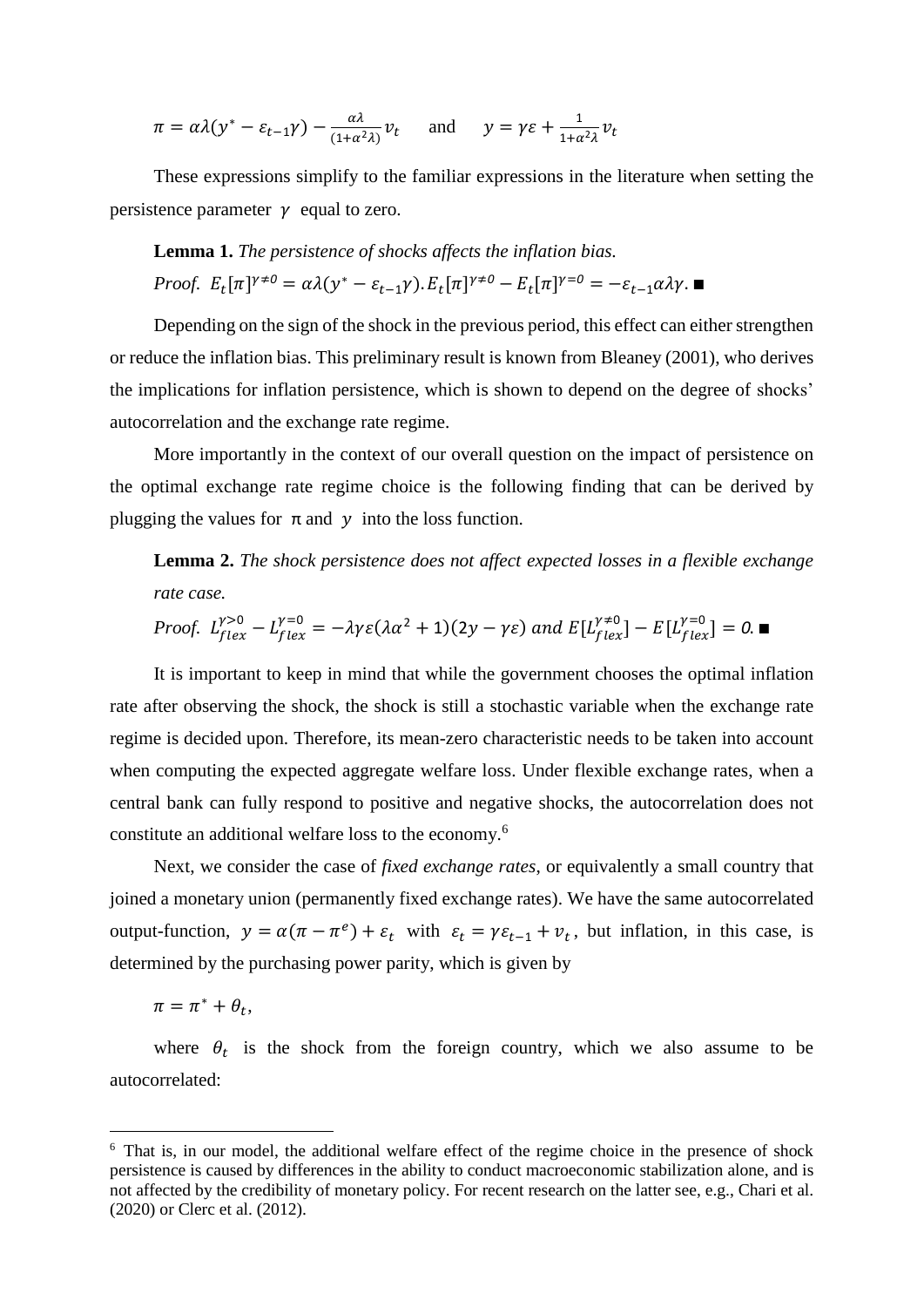$\theta_t = \delta \theta_{t-1} + u_t,$ 

where  $u_t$  is a white noise shock and  $\delta$  captures the degree of persistence of shocks in the foreign country. The output of the home country is, therefore:  $y = \alpha u_t + \gamma \varepsilon_{t-1} + v_t$ . We can plug both expressions into the loss function:

$$
L_{\text{RIR}} = E[\lambda(\alpha u_t + \gamma \varepsilon_{t-1} + v_t - y^*)^2 + (\pi^* + \delta \theta_{t-1} + u_t)^2]
$$
(Eq. 2)

As the central bank has fixed its exchange rate and is importing the inflation rate from abroad, the inflation rate is no longer a choice parameter.

To focus on the asymmetric persistence and its implications for welfare and exchange rate regime choice, we now set  $u = v$ . That is, the stochastic elements of the time-series process are identical and any differences are only driven by the persistence parameters δ and γ. In the terminology of the OCA theory, this captures the case of symmetric shocks with asymmetric effects.<sup>7</sup>

**Proposition 3.** *When joining a monetary union, there is an additional welfare gain/loss from asymmetric persistence*.

*Proof.* 
$$
E[L_{fix}^{\delta \neq \gamma}] - E[L_{fix}^{\delta = \gamma}] = VAR(\theta_t)(\delta^2 - \gamma^2)
$$
, with  $VAR(\theta_t) = \frac{\sigma_v^2}{(1 - \delta^2)}$ . The expression is zero if, and only if,  $\delta = \gamma$ .

Note that the expression for the additional welfare effect can get negative if shocks are more persistent in the joining country than in the monetary union  $(\gamma > \delta)$ . That is, there is always an argument to anchor unilaterally against a stable country. It follows that common persistence in two countries forming a monetary union is a new criterion for optimal currency areas that so far has not been postulated formally in the literature.

**Corollary 4.** *The only symmetric equilibrium where two countries find it optimal to form a* monetary union is the when  $\delta = \gamma$ .

# **3. From model to data**

**.** 

The empirical implication from the conceptual framework discussed above is that the persistence of shocks in two countries forming a monetary union should be identical. A typical way to measure the persistence is looking at estimates of the half-lifes, which for the set of acceding countries to the EMU are reported in Figure 1 of the Appendix. This preliminary

<sup>&</sup>lt;sup>7</sup> Kohler (2002) shows how the presence of externalities and incentives to free-ride may create additional welfare costs for joining a monetary union even when shocks are symmetric.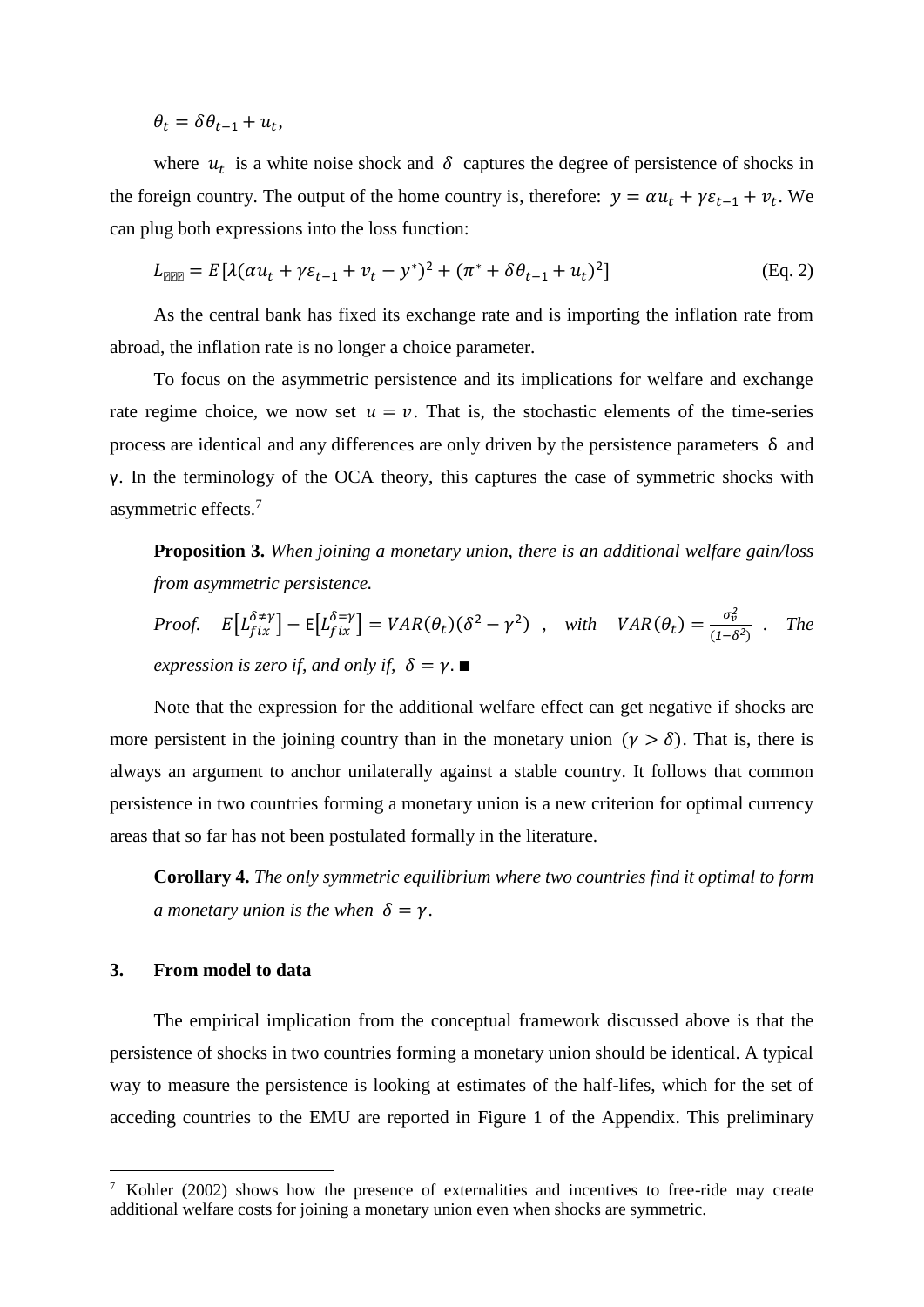inspection of the data suggests that the countries may indeed form an Optimal Currency Area, as the persistence in the candidate countries is not statistically different from that of the monetary union.

This simplified approach, however, has two shortcomings. First, the standard errors of half-life estimates are known to be large. Thus, it is hardly a reliable source of information. Secondly, it abstracts from the possibility of higher-order autoregressive processes, which are common in quarterly macroeconomic data. Most time series on GDP typically display *both* a partial autocorrelation function that is significant for about four to six quarters, as well as a strong seasonal pattern.

When extending Proposition 3 to higher-order  $AR(p)$  processes of the same order for  $\theta$ and  $\varepsilon$ , we get the following expression for the additional welfare loss under asymmetric persistence:

$$
VAR(\theta_t) \sum_{p=1}^P (\delta_p^2 - \gamma_p^2) + 2VAR(\theta_t) \sum_{p=1}^{P-1} \sum_{q=p+1}^P \varphi_{q-p} (\delta_p \delta_q - \gamma_p \gamma_q)
$$
(Eq. 3)

Thus, not only the persistence parameters of the  $AR(1)$ -term but all coefficients in the AR(p) process need to be identical for this expression to be zero, i.e  $|\delta_i| = |\gamma_i|$ ,  $\forall i$ .

Intuitively, Eq. 3 can be interpreted as the expected squared deviation of the two processes.*<sup>8</sup>*

The empirical approach of a serial-correlation-common-feature test (SCCF), which was developed by Engle and Kozicki (1993) and that has been applied in the context of the OCA and business cycle synchronization literature<sup>9</sup> thus indeed constitutes a model-consistent empirical approach to assess the existence of an Optimal Currency Area. It tests for a common higher-order AR(p) process in different time series by identifying the existence of a linear combination of two variables that is free of autocorrelation. An alternative interpretation of the SCCF is that the impulse response patterns of two variables, when faced with a common

<sup>&</sup>lt;sup>8</sup> There are two additional zero points: There is a naïve solution if the common shock has a zero variance. Further, the welfare loss becomes zero if the first summand of Eq. 3 is equal to the negative second summand. This, however, requires the AR-coefficients to be very distinct linear combinations of each other. For example, it requires  $\gamma_2 = \delta_1 \gamma_1 - SQRT \left( \delta_1^2 \left( -\delta_2^2 + \gamma_1^2 + 1 \right) + (\delta_2 - 1)^2 (\delta_2^2 \left(\gamma_1^2\right)/\left(\delta_2 - 1\right)$  in the AR(2)-case. Intuitively, this situation arises if the expected deviations in different periods exactly offset each other, i.e. if the imported spillover at time *t* equals the 're-export'

of the same shock in later periods.

<sup>&</sup>lt;sup>9</sup> See, e.g., Beine and Hecq (2000), Candelon et al. (2005), Hecq et al. (2006), Sato and Zhang (2006), Cubadda et al. (2013), and Trenkler and Weber (2020).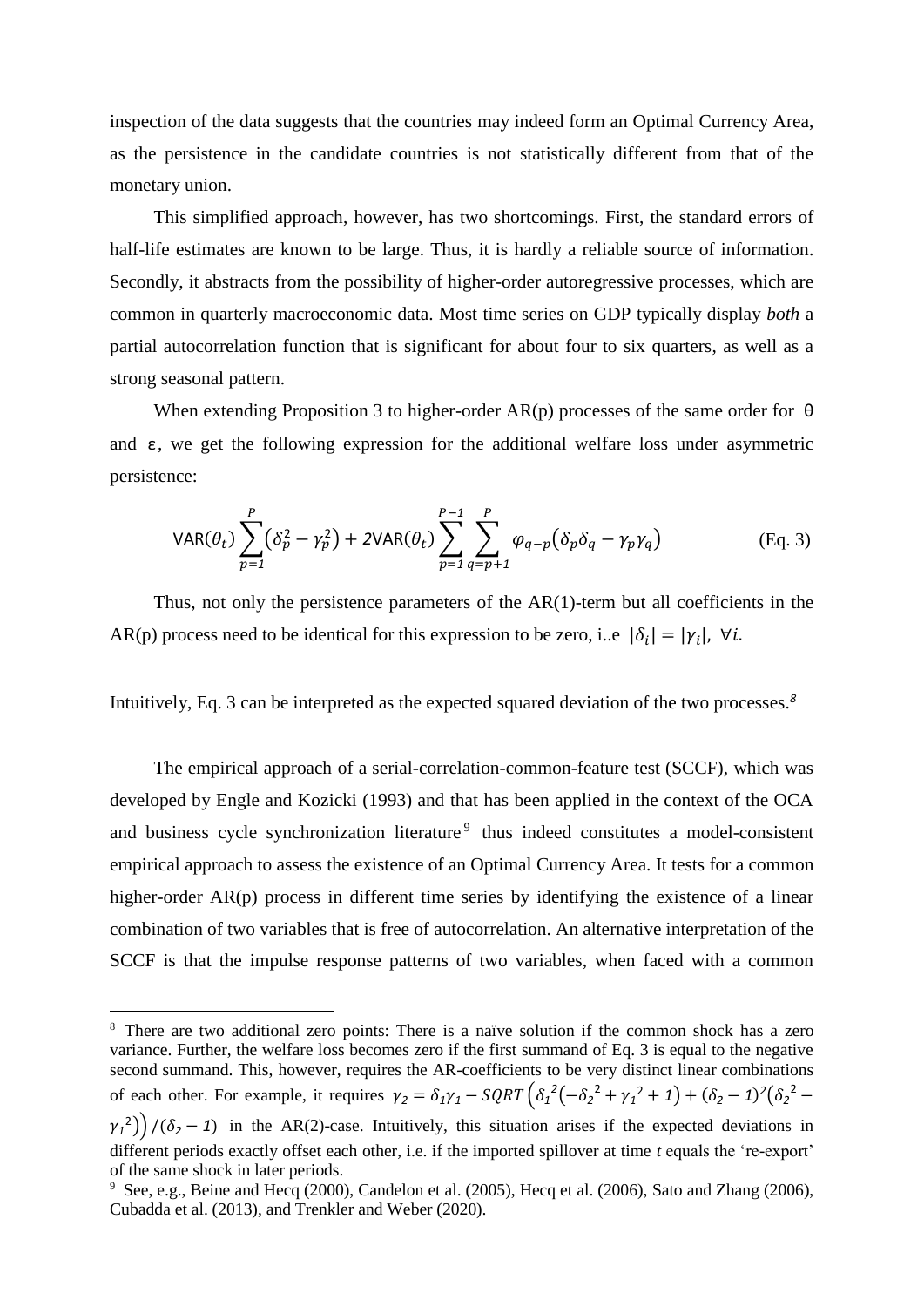exogenous shock, need to be identical.

Since the first proposal of the SCCF by Engle and Kozicki (1993) and Vahid and Engle (1993, 1997), there have been several advancements of the testing procedure that are relevant to our dataset. First, as shown by Cubadda (1999) the co-existence of seasonality and autocorrelation requires an integrated approach to modeling the data. The usage of deseasonalized data may lead to an incorrect finding of common cycles. As all countries in our dataset indeed have a seasonal component, this point is particularly relevant for our analysis.

In the following empirical section, we first consider the long term trend-dynamics before finally conducting the common serial correlation test. We perform both, the strong form of the SCCF-test, as well as the less restrictive test for codependence, which was first discussed in Vahid and Engle (1997).<sup>10</sup>

# **4. Preliminary Analysis**

**.** 

The quarterly dataset was extracted from Eurostat and is displayed in Figure 2 in seasonal differences. Eyeballing the data we see immediately some commonalities across countries, such as the boom-period in the mid-2000s, the cyclical downturn after the global financial crisis in 2007/8, as well as a rebound and a renewed recession after the beginning of the sovereign debt crisis in 2010 and again a rebound thereafter.<sup>11</sup> Since roughly 2012 most countries have displayed a relatively steady growth path.

# FIGURE 2 HERE

A standard response to an exogenous shock is then displayed in Figure 3. For each country, we show the correlograms that display the autocorrelation of each time series. It can be interpreted as the cyclical response pattern of each country to an exogenous shock. In this representation of the data, we already see that the response patterns can be quite different across countries – despite the similarities of the half-lifes reported in the previous section.

## FIGURE 3 HERE

Each of the acceding countries in this figure is displayed together with the correlogram of the EA12 countries – the set of countries for which we have a consistent dataset of 83

<sup>&</sup>lt;sup>10</sup> Although, the test for scalar components models of order  $(0, q)$  by Tiao and Tsay (1989) can also be interpreted as the first consistent, but non-optimal, test for codependent cycles.

 $11$  Table 1 of the Appendix confirms that there is indeed a sizable degree of correlation between the seasonal growth rates of GDP.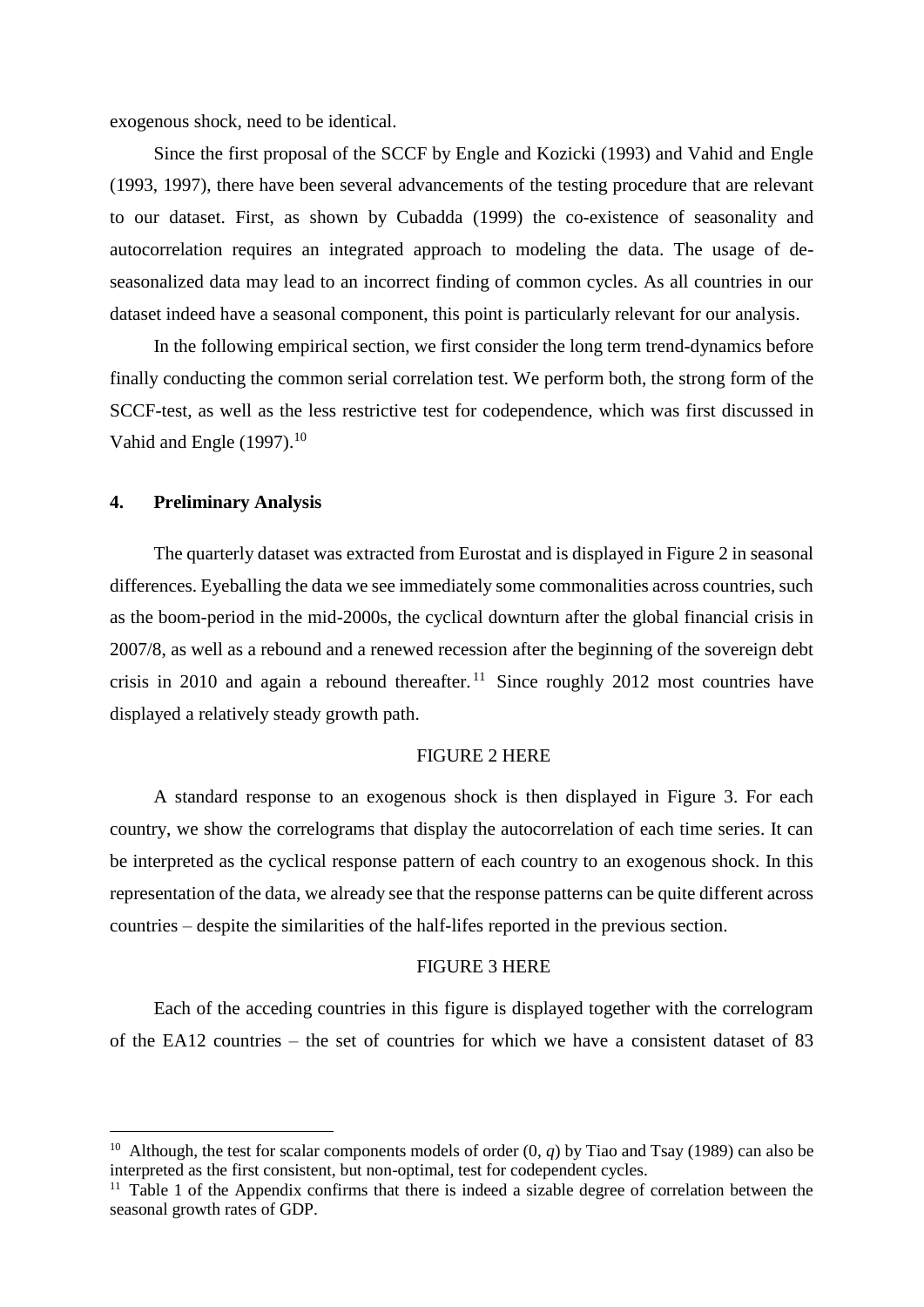observations as full Eurozone members.<sup>12</sup> The EA12 aggregate is characterized by a typical positive autocorrelation for about 4-5 quarters and a negative, but somewhat smaller, autocorrelation, for the 4-8 quarters thereafter. Thus, when accumulating these impulse response patterns in the GDP growth rates, one gets the typical up-and downswing patterns in the associated levels of GDP around its trend. Thereafter there are further ups and downs, which however are statistically insignificant (we omit the standard errors in this graph for a better visual illustration for commonalities and differences in the point estimates).

The correlograms of the acceding countries, by contrast, are quite different. Except for Poland and Sweden, most countries display a much longer positive autocorrelation and a delayed cyclical rebound. Cumulatively, this would imply a much longer cycle. While this first pass gives a visual impression of the data, a formal test on the colinearity of impulse response patterns needs to be conducted to precisely pin down which country may fulfill the OCA criterion postulated in the previous section and which countries do now.

An integral part of the analysis of common cycles is the consideration of trends and seasonal elements in the data. We, therefore, start the formal regression analysis by conducting the respective tests needed for the subsequent analysis of common cycles. Table 2 reports the seasonal unit root tests  $(HEGY<sup>13</sup>)$ , which shows that the time series of all countries are integrated at the zero frequency, a plausible finding as all data are in logged levels. At the frequency  $\pi/2$ , all countries including the EA12 except Bulgaria and Croatia are stationary. The Czech Republic and Sweden are further stationary at frequency  $\pi$ .

#### TABLE 2 HERE

We take these stationarity properties into account when testing for cointegration in the next step. Table 3 shows that all countries except for Romania, Hungary, and the Czech Republic indeed are cointegrated, and thus share a common long-term trend with the EA12. Regarding the cointegration at frequency  $\pi$ , we find that Bulgaria and Poland also share a common stochastic seasonal trend with the EA12.

# TABLE 3 HERE

While not directly relevant for the OCA literature, it is very important to take account of these characteristics of the data when performing the common serial correlation test in the next section. We will – wherever necessary – include the error correction term in the list of

<sup>&</sup>lt;sup>12</sup> The EA12 consist of Austria, Belgium, Finland, France, Germany, Ireland, Italy, Luxembourg, Netherlands, Portugal, Spain, and Greece. Our results are not affected by this choice and also hold e.g. for the EA19 countries. This is not surprising given a correlation between the two series' of near unity. <sup>13</sup> See Hylleberg et al. (1990).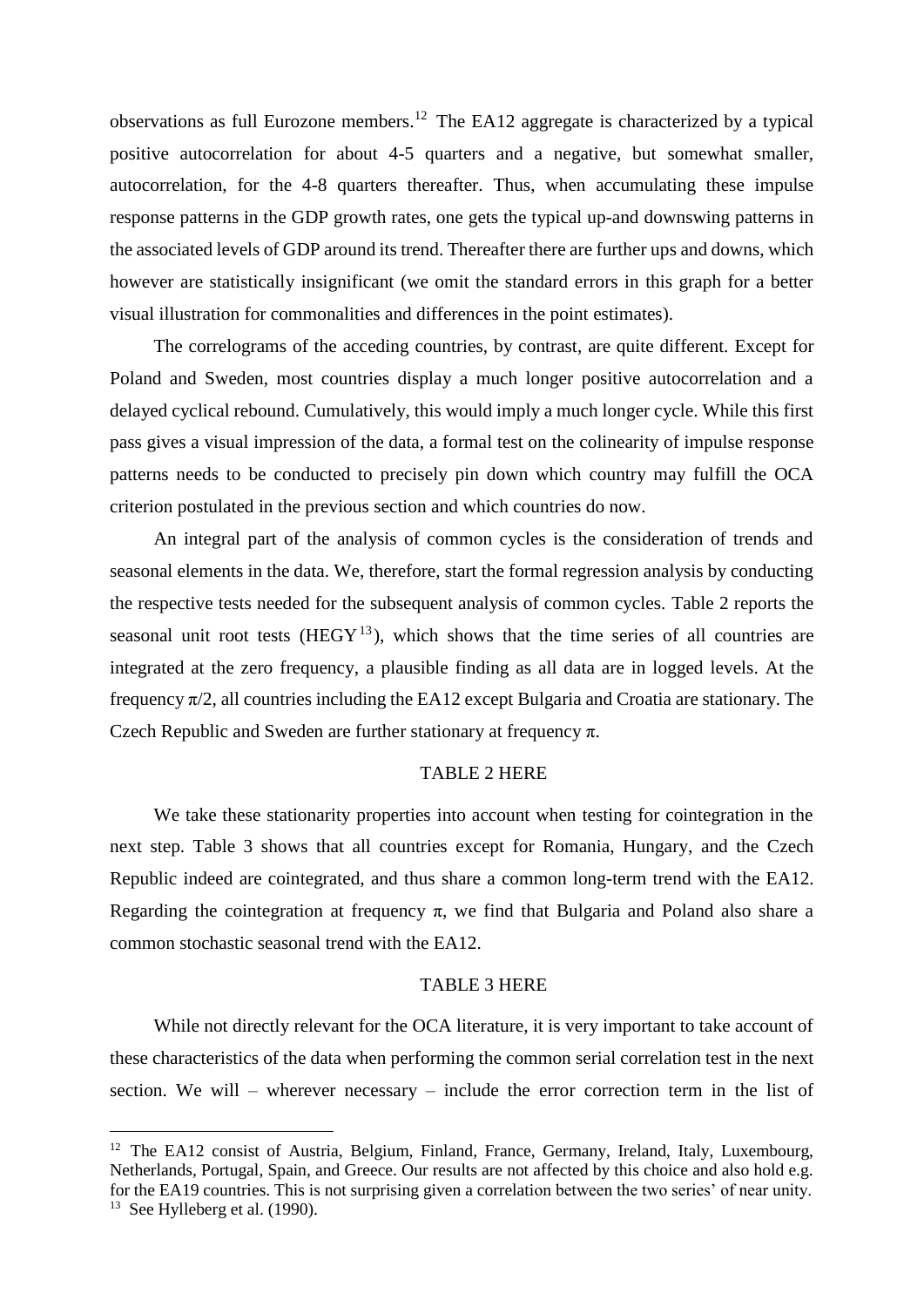instruments when conducting the common features tests.

# **5. Codependence and common cycles**

We now get to the main part of the analysis – the test for the existence of common cyclical patterns across countries, i.e. a common impulse pattern to an exogenous shock. The results are summarized in Table 4. There are in principle two different approaches to conduct a common serial correlation common feature test, one is regression-based and one is based on canonical correlation analysis, similar to the Engel-Granger two-step and the Johansen multivariate approach to the cointegration test. In our exercise, we take the latter approach and estimate the parameters with OLS as well as with GMM.<sup>14</sup>

# TABLE 4 HERE

When starting with the strict form of identical impulse response patterns, we need to consider the first column of test statistics and associated p-values, labeled "codependence of order zero". This table illustrates that indeed most of the countries do not share an exactly common impulse response pattern, not even Poland, which after the first eyeballing the data have appeared to be quite similar to the EA12. The only country which indeed shares a common impulse response pattern appears to be Sweden.

A somewhat weaker definition of a common cycle could be used where the initial response (at lag 1) is allowed to be different, but all subsequent lags would be required to be identical. This is considered to be a codependent cycle of order one and may also be of relevance for the OCA case, although it does not follow directly from our model. When applying this less strict criterion, Table 4 shows that the Czech Republic and Croatia also display some similarity in the sense of a common, but not perfectly synchronized common cycle. Finally, when considering higher orders up to three, we find a common feature for all countries for at least one of the two testing procedures.

To further explore the robustness of the limited finding on a common seasonal pattern, we first consider the choice of lag length in the common features test. In our baseline specification, the lag length was determined by the Akaike Information Criterion (AIC). However, underspecification of the lag length might lead to an overly easy rejection of the null hypothesis of 'no common serial correlation feature' as any remaining autocorrelation in the residuals would be picked up in the second stage of the test. We therefore also explored other lag structures to illustrate this point. Table 5 shows the results when adding or dropping one

<sup>&</sup>lt;sup>14</sup> Note that at frequency zero, the 2S-GMM and 2SLS tests are equivalent.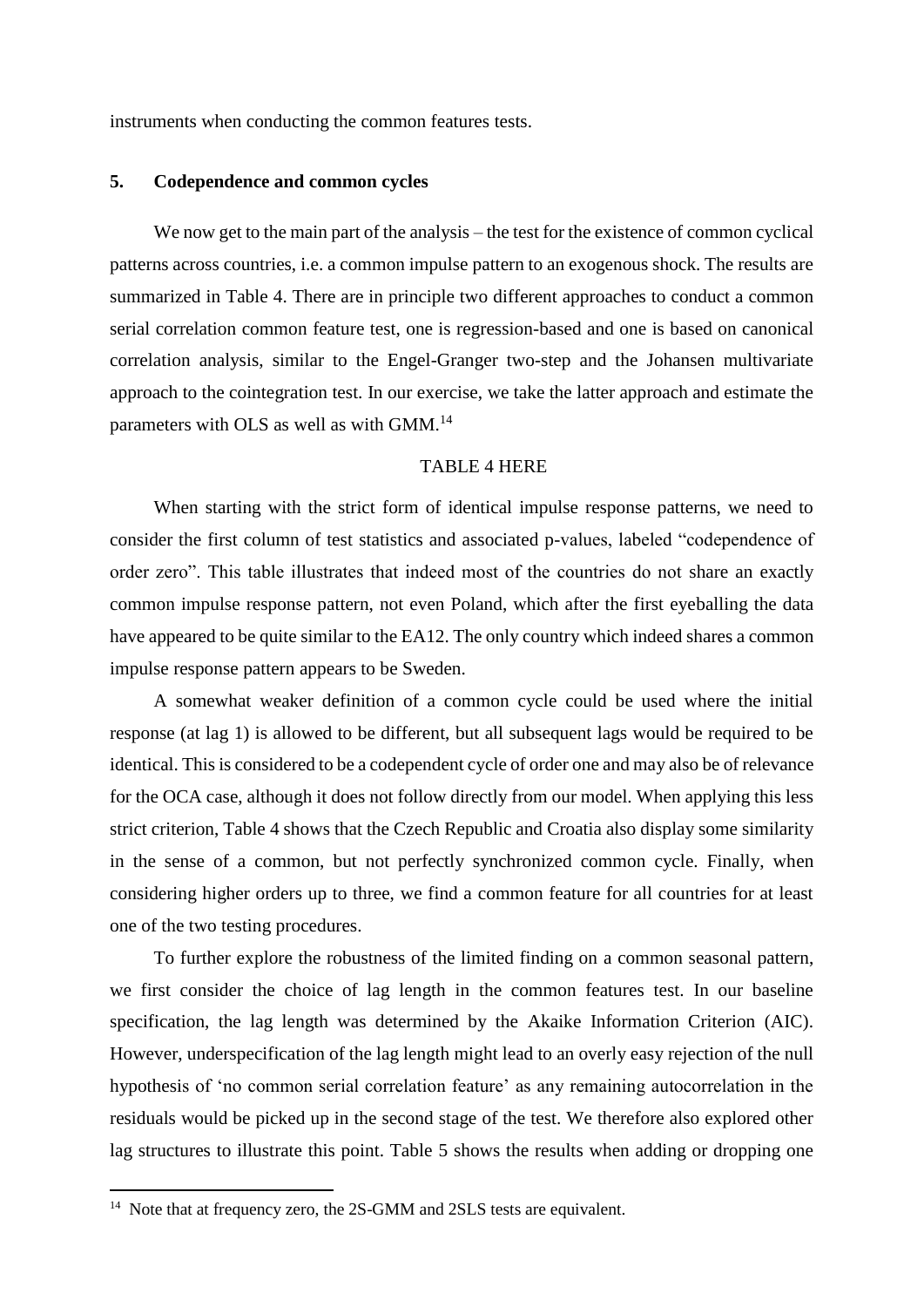lag, compared to the one indicated by the AIC. We indeed find that with a shorter lag length, there is an even stronger rejection of the null hypothesis, while at a larger lag length, we cannot reject a common serial correlation feature for the case of the Czech Republic at the conventional 5% significance level anymore, when using the 2SLS procedure that leads to a p-value of 0.068. We nevertheless keep the AIC as our benchmark. This is because the alternative Schwarz Information Criterion indicates the same, or less lags to be included in the exercise. Also, when using the 10% level, the result of the Czech Republic would be negative, and the GMM test even rejects the common feature at 5%.

#### TABLE 5 HERE

As another robustness check, Table 6 reports the results of the earlier canonical correlation-based version of the common features test of Tiao and Tsay (1989), of which the previously reported test can be seen as a generalization. Schleicher (2007) showed that the optimal GMM estimator tends to slightly under-reject and the Tiao and Tsay test tends to slightly over-reject at sample sizes comparable to those in our analysis. When using this test, however, we confirm most of the findings above, except for Sweden, which according to the strict common features test does not constitute an Optimal Currency Area with the EMU countries.

## TABLE 6 HERE

All in all, the evidence of common persistence and the similarity of autoregressive coefficients between the EU12 and the acceding countries is very weak. The case of Sweden, for which we have conflicting results from different testing procedures, remains ambiguous.

## **6. Conclusion**

Twenty years after the first group of twelve countries has started the European Monetary Union, its size has increased to currently 19 members. A further extension is an explicit goal of the European Union, most prominently articulated by its former president Jean-Claude Junker, who proposed the "Euro for all" agenda for the coming years. On the side of the potentially acceding countries, the attitude towards joining the EMU is mixed. While three candidate countries are pursuing a euro introduction in the foreseeable future, the others are more reluctant.

Whether or not an EMU membership is desirable crucially depends on the welfare loss that results from the loss of a country-specific monetary policy. While a large body of literature has already explored this topic, we highlight one aspect of the debate that so far has received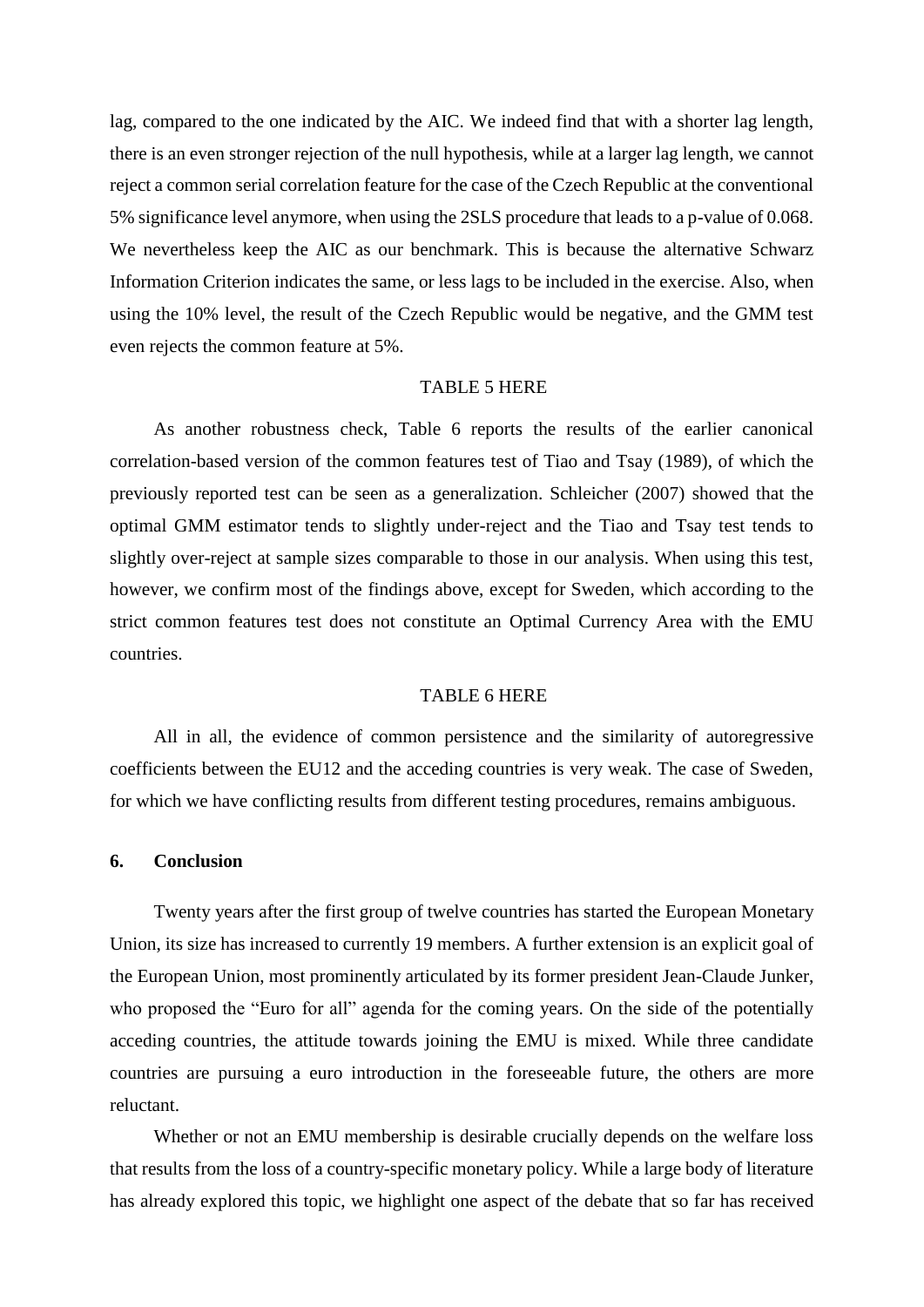only little attention. It is not only the correlation of shocks between the new member state and the present currency union but also the dynamic response pattern to the shock over time that matters. While previous research has shown that the potential candidate countries appear to fit well with regard to the correlation of shocks, we show that the impulse response patterns over time are quite different for most countries, i.e. there is evidence for an asymmetric response to common shocks.

The serial correlation common feature test has been used by a few authors in the context of the OCA literature already and comes to quite similar conclusions for the group of the early EMU members. Our paper may serve as a theoretical underpinning for the appropriateness of the earlier tests. The testing procedure developed by Engle and Kozicki (1993) and others, indeed is a model-consistent test of a newly postulated OCA criterion in this paper. In this sense, our paper may not only be relevant for the three countries currently deciding whether or not to join the EMU but more generally could serve as a guideline for currency unions or fixed exchange rate policies. In future research, for instance, the 15 countries that recently decided to form the West African Currency Union, and their potential extension to a full African Currency Union, may be relevant applications.

# **References**

- Barro, R. J., & Gordon, D. B. (1983). Rules, discretion and reputation in a model of monetary policy. *Journal of monetary economics*, *12*(1), 101-121. https://doi.org/10.1016/0304- 3932(83)90051-X
- Bayoumi, T., & Eichengreen, B. (1993). Shocking Aspects of European Monetary Unification. In: Torres, F., & Giavazzi, F. (Eds). *Adjustment and Growth in the European Monetary Union,* Cambridge University Press, 193-229. https://doi.org/10.1017/CBO9780511599231.014
- Beine, M., Candelon, B., & Hecq, A. (2000). Assessing a perfect European optimum currency area: a common cycles approach. *Empirica*, *27*(2), 115-132. https://doi.org/10.1023/A:1026516026943
- Berger, H., Jensen, H., & Schjelderup, G. (2001). To peg or not to peg?: A simple model of exchange rate regime choice in small economies. *Economics Letters*, *73*(2), 161-167. https://doi.org/10.1016/S0165-1765(01)00479-7
- Bleaney, M. (2001). Exchange rate regimes and inflation persistence. *IMF Staff papers*, *47*(3), 387-402. https://doi.org/10.2307/3867654
- Candelon, B., Hecq, A., & Verschoor, W. F. (2005). Measuring common cyclical features during financial turmoil: Evidence of interdependence not contagion. *Journal of International Money and Finance*, *24*(8), 1317-1334. https://doi.org/10.1016/j.jimonfin.2005.08.011
- Chari, V. V., Dovis, A., & Kehoe, P. J. (2020). Rethinking optimal currency areas. *Journal of Monetary Economics*, *111*, 80-94. https://doi.org/10.1016/j.jmoneco.2019.01.023
- Clerc, L., Dellas, H., & Loisel, O. (2011). To be or not to be in monetary union: A synthesis. Journal of International Economics, 83(2), 154-167. https://doi.org/10.1016/j.jinteco. 2010.11.002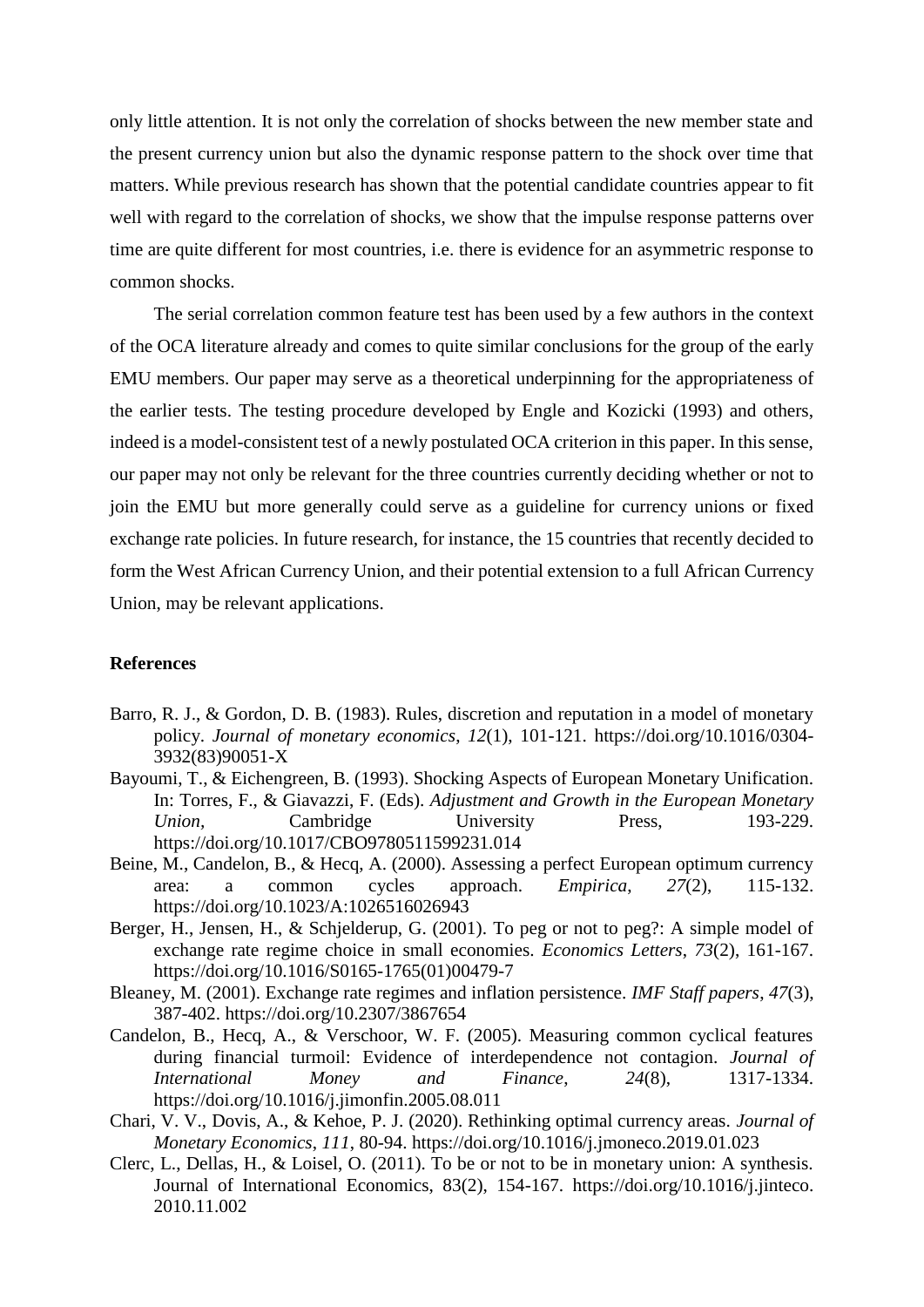- Cubadda, G. (1999). Common cycles in seasonal non‐stationary time series. *Journal of Applied Econometrics*, *14*(3), 273-291. https://doi.org/10.1002/(SICI)1099-1255(199905/06)14:3 %3C273::AID-JAE498%3E3.0.CO;2-N
- Cubadda, G. (2001). Common Features in Time Series With Both Deterministic and Stochastic Seasonality. *Econometric Reviews*, 20(2), 201-216. https://doi.org/10.1081/ETC-100103823
- Cubadda, G., & Hecq, A. (2011). Testing for common autocorrelation in data‐rich environments. *Journal of Forecasting*, *30*(3), 325-335. https://doi.org/10.1002/for.1186
- Cubadda, G., Guardabascio, B., & Hecq, A. (2013). Building a Synchronous Common-Cycle Index for the European Union. In: Cheung, Y. W., & Westermann, F. (Eds.). *Global interdependence, decoupling, and recoupling*. MIT Press, pp. 37-54. https://doi.org/10.7551/mitpress/9780262019804.001.0001
- De Haan, J., Inklaar, R., & Jong‐A‐Pin, R. (2008). Will business cycles in the euro area converge? A critical survey of empirical research. *Journal of economic surveys*, 22(2), 234-273. https://doi.org/10.1111/j.1467-6419.2007.00529.x
- Deskar-Škrbić, M., Kotarac, K., & Kunovac, D. (2021). The third round of euro area enlargement: Are the candidates ready? *Journal of International Money and Finance*, *107*, 102205. https://doi.org/10.1016/j.jimonfin.2020.102205
- Engle, R. F., & Kozicki, S. (1993). Testing for common features. *Journal of Business & Economic Statistics*, *11*(4), 369-380. https://doi.org/10.2307/1391623
- European Commission (1990). One Market, One Money − An Evaluation of the Potential Benefits and Costs of Forming an Economic and Monetary Union. *European Economy 44.*
- Fidrmuc, J., & Korhonen, I. (2006). Meta-analysis of the business cycle correlation between the euro area and the CEECs. *Journal of Comparative Economics*, *34*(3), 518-537.
- Hecq, A., Palm, F. C., & Urbain, J. P. (2006). Common cyclical features analysis in VAR models with cointegration. *Journal of Econometrics*, 132(1), 117-141. https://doi.org/10.1016/j.jeconom.2005.01.025
- Hylleberg, S., Engle, R. F., Granger, C. W., & Yoo, B. S. (1990). Seasonal integration and cointegration. *Journal of econometrics*, *44*(1-2), 215-238. https://doi.org/10.1016/0304- 4076(90)90080-D
- Kohler, M. (2002). Coalition formation in international monetary policy games. *Journal of International Economics*, *56*(2), 371-385. https://doi.org/10.1016/S0022-1996(01) 00128-3
- Mundell, R. A. (1961). A theory of optimum currency areas. *American Economic Review, 51(4)*, 657-665.
- Reis, R. (2003). Where is the natural rate? Rational policy mistakes and persistent deviations of inflation from target. *The B.E. Journal of* Macroeconomics*, 3*(1). https://doi.org/10.2202/1534-6013.1118
- Sato, K., & Zhang, Z. (2006). Real Output Co-movements in East Asia: Any Evidence for a Monetary Union? *World Economy*, *29*(12), 1671-1689. https://doi.org/10.1111/j.1467- 9701.2006.00863.x
- Schleicher, C. (2007). Codependence in cointegrated autoregressive models*. Journal of Applied Econometrics, 22(1),* 137-159. https://doi.org/10.1002/jae.930
- Tiao, G. C., & Tsay, R. S. (1989). Model specification in multivariate time series. *Journal of the Royal Statistical Society: Series B (Methodological)*, *51*(2), 157-195. https://doi.org/10.1111/j.2517-6161.1989.tb01756.x
- Trenkler, C., & Weber, E. (2020). Identifying shocks to business cycles with asynchronous propagation. *Empirical Economics*, *58*(4), 1815-1836. https://doi.org/10.1007/s00181- 018-1563-z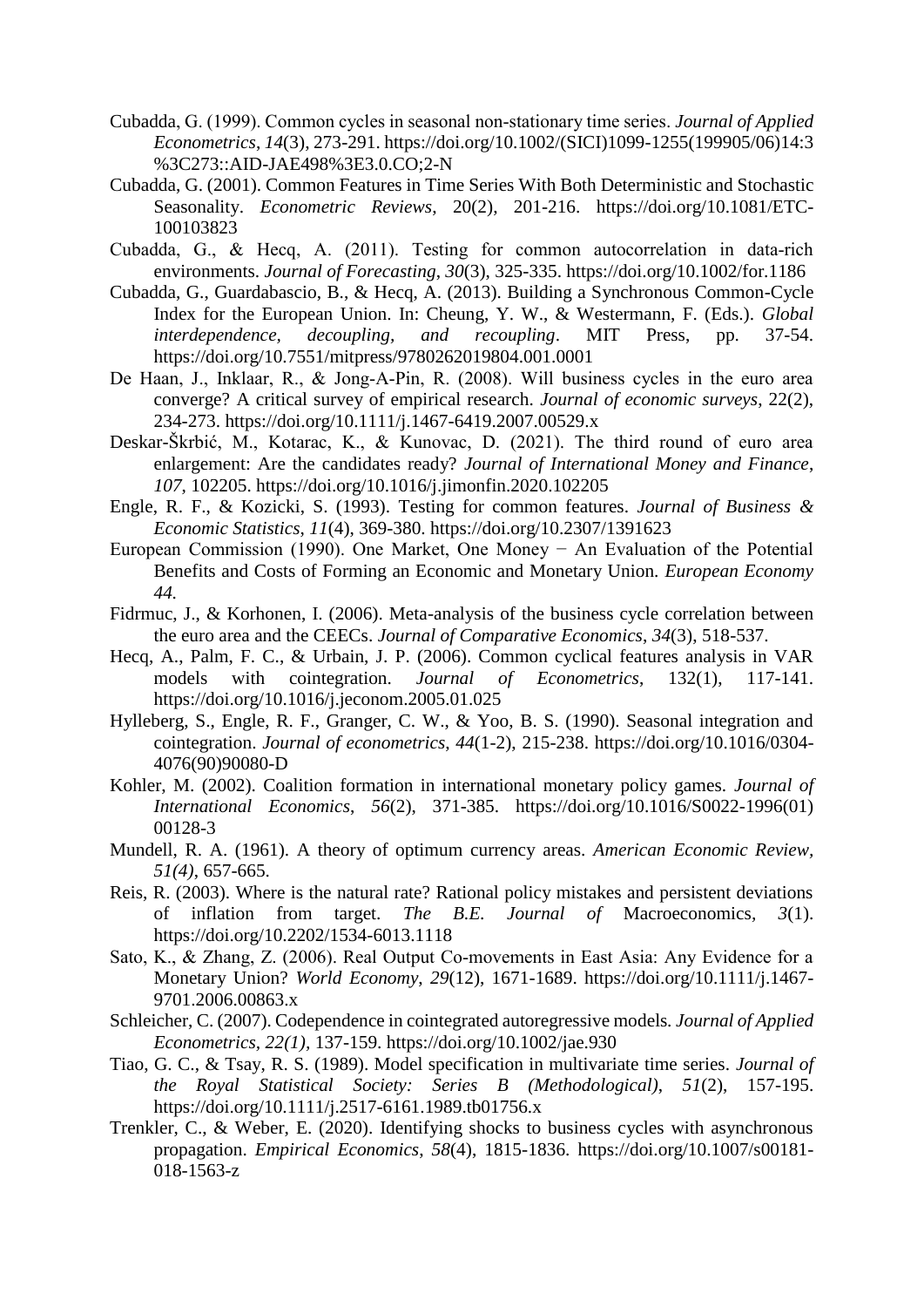- Vahid, F., & Engle, R. F. (1993). Common trends and common cycles. *Journal of Applied Econometrics*, 341-360.
- Vahid, F., & Engle, R. F. (1997). Codependent cycles. *Journal of Econometrics*, *80*(2), 199- 221. https://doi.org/10.1016/S0304-4076(97)00032-8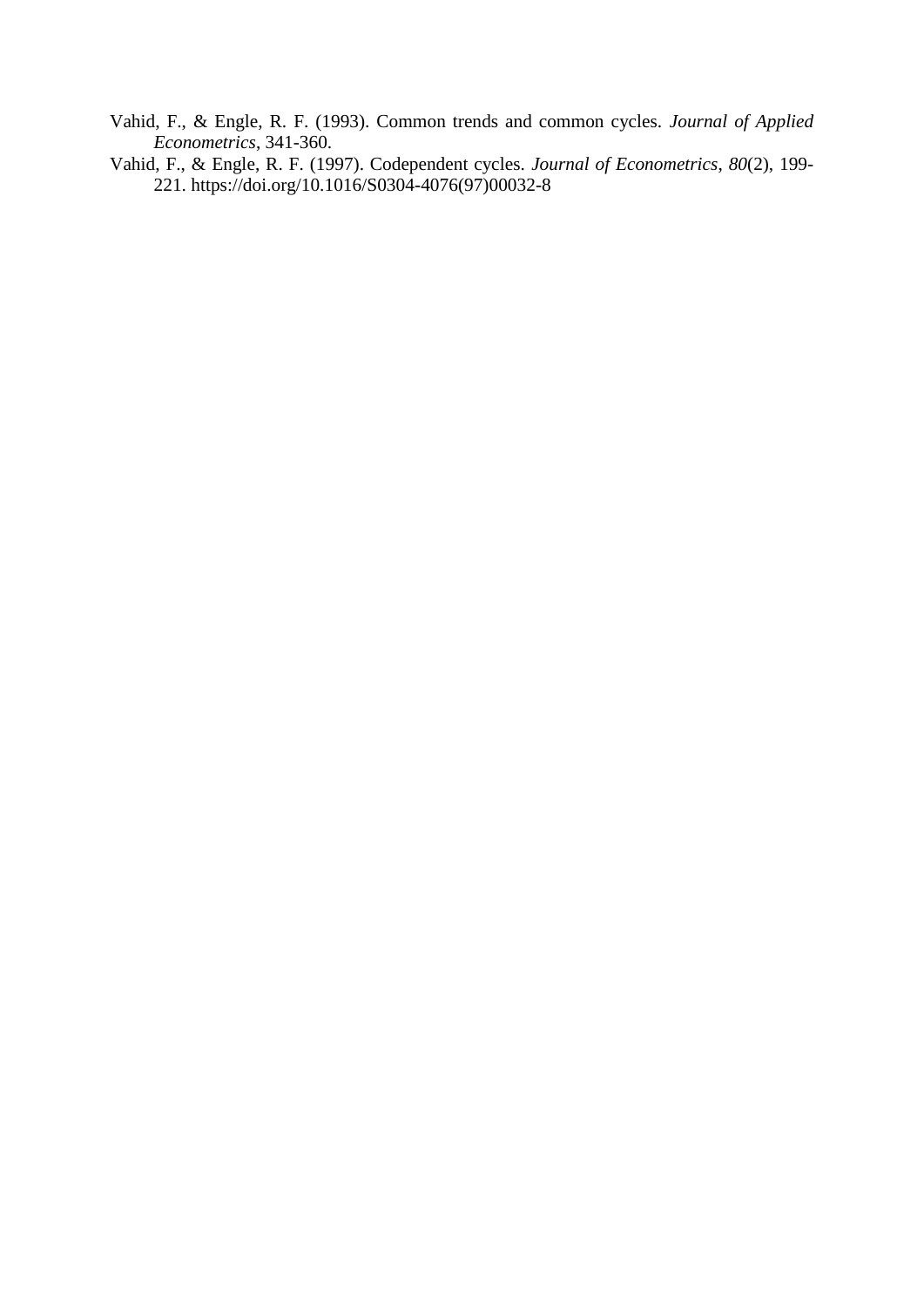## **TABLES AND FIGURES**



Notes: Figure 2 depicts seasonal growth rates of real GDP for Bulgaria (BGR), Czech Republic (CZE), Croatia (HRV), Hungary (HUN), Poland (POL), Romania (ROU), Sweden (SWE), the 12 founding euro area members (EA12), consisting of Austria, Belgium, Finland, France, Germany, Greece, Ireland, Italy, Luxembourg, the Netherlands, Portugal and Spain, and the recent members of the euro area (EA19), additionally including Cyprus, Estonia, Latvia, Lithuania, Malta, Slovakia, and Slovenia,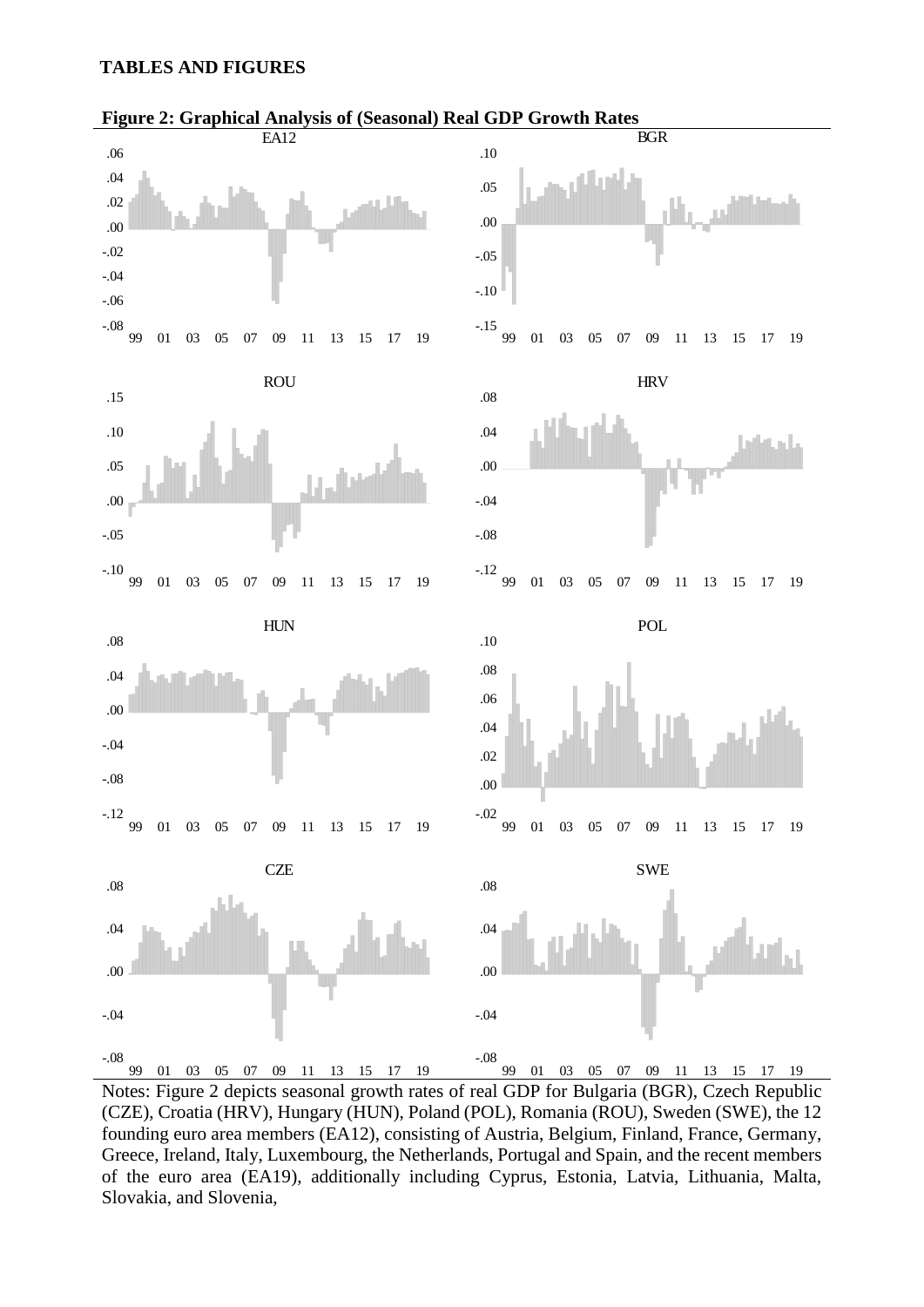

Notes: Figure 3 shows estimated sample autocorrelation functions of real GDP growth rates (seasonal differences of logged values) over 36 quarters.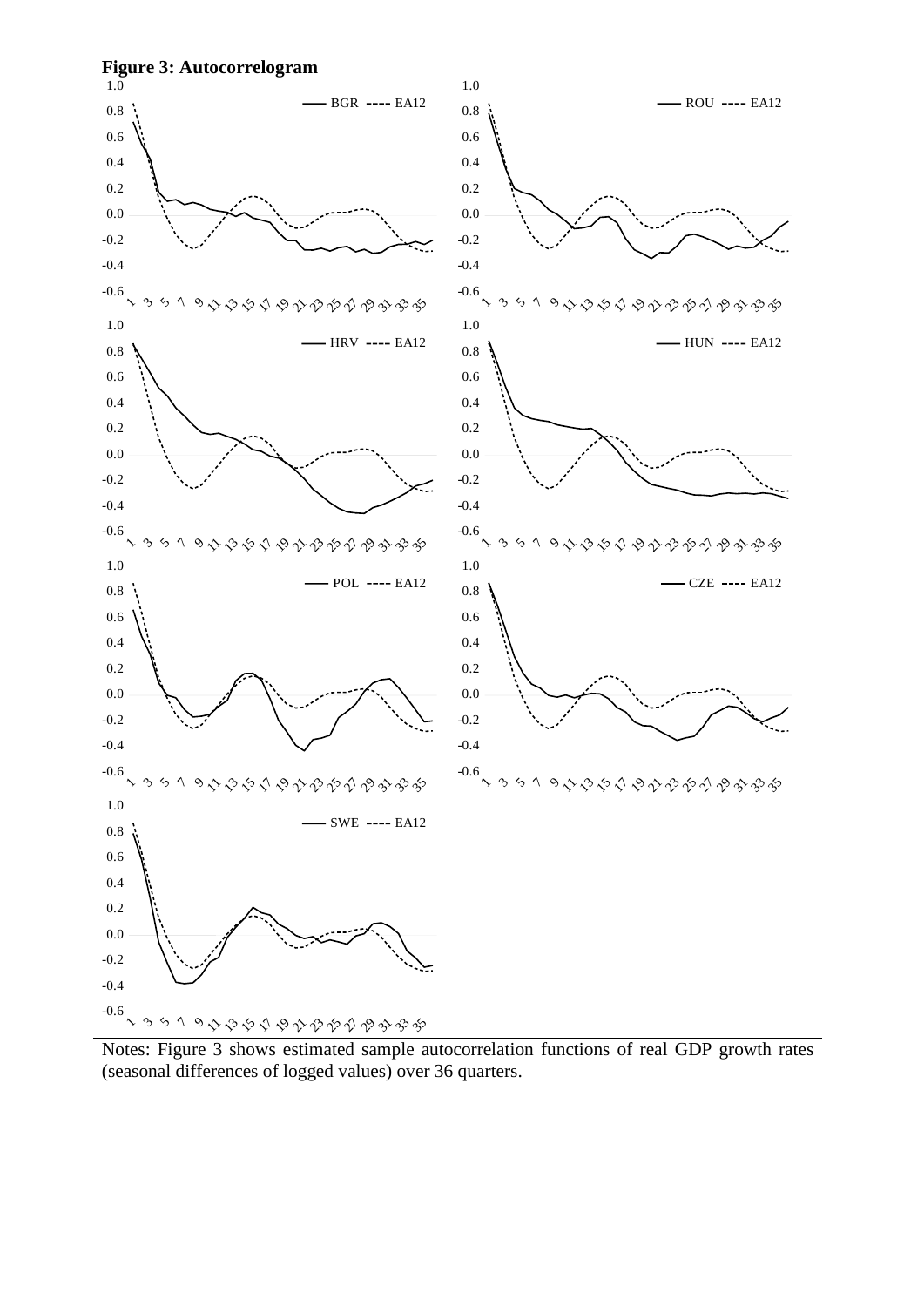|                  | <b>Frequency</b> |             |             |                          |  |  |  |  |  |  |
|------------------|------------------|-------------|-------------|--------------------------|--|--|--|--|--|--|
| Country          | $\theta$         | PI          | PI/2        | All seasonal frequencies |  |  |  |  |  |  |
| EA <sub>12</sub> | $-2.455$         | $-2.179$    | $14.803***$ | $12.010***$              |  |  |  |  |  |  |
| <b>BGR</b>       | $-1.919$         | $-2.537*$   | 3.240       | 4.910                    |  |  |  |  |  |  |
| <b>ROU</b>       | $-1.996$         | $-1.747$    | $7.308**$   | $6.173**$                |  |  |  |  |  |  |
| <b>HRV</b>       | $-2.305$         | $-1.878$    | 1.250       | 2.004                    |  |  |  |  |  |  |
| <b>HUN</b>       | $-1.699$         | $-2.653*$   | $13.402***$ | $12.517***$              |  |  |  |  |  |  |
| POL              | $-2.403$         | $-2.658*$   | $11.690***$ | $10.321***$              |  |  |  |  |  |  |
| <b>CZE</b>       | $-2.202$         | $-3.890***$ | $10.252***$ | $11.714***$              |  |  |  |  |  |  |
| <b>SWE</b>       | $-3.286*$        | $-2.939**$  | 14.022***   | 11.974 ***               |  |  |  |  |  |  |

**Table 2: HEGY-Seasonal Unit Root Tests for log-levels (seasonally unadjusted)**

Note: Regressors include, intercept, trend, and seasonal dummies. Optimal lag order between 1 and 7 is derived from the Akaike Information Criterion

**Table 3: Seasonal Cointegration Tests for log-levels (unadjusted) with trend / Bivariate against EA-12**

| with trefig $\mu$ Dryariate against EA-12 |      |           |       |           |            |  |  |  |  |
|-------------------------------------------|------|-----------|-------|-----------|------------|--|--|--|--|
|                                           |      | O         |       |           | π          |  |  |  |  |
|                                           | Lags | $r = 0$   | r<1   | $r = 0$   | $r \leq 1$ |  |  |  |  |
| <b>BGR</b>                                |      | 23.073*** | 0.217 | 16.342*** | 6.761      |  |  |  |  |
| <b>ROU</b>                                | 5.   | 8.485     | 0.532 | $7.793*$  | 3.103      |  |  |  |  |
| <b>HRV</b>                                | 6    | 18.462*** | 2.112 | 8.017*    | 2.320      |  |  |  |  |
| <b>HUN</b>                                | 6    | 11.625*   | 0.251 | 6.119     | 0.568      |  |  |  |  |
| POL                                       | 5    | 21.180*** | 0.022 | 15.258*** | 0.754      |  |  |  |  |
| <b>CZE</b>                                | 5    | 7.885     | 0.000 |           |            |  |  |  |  |
| <b>SWE</b>                                |      | 14.640**  | 3.334 |           |            |  |  |  |  |

Notes: Trace Statistics. \*,\*\*,\*\* indicates the rejection of the null based on linearly interpolated critical values of Lee and Siklos (1995). Optimal lag order between 1 and 7 is derived by Akaike Information Criterion of the bivariate VAR incl. deterministic trends and seasonal dummies.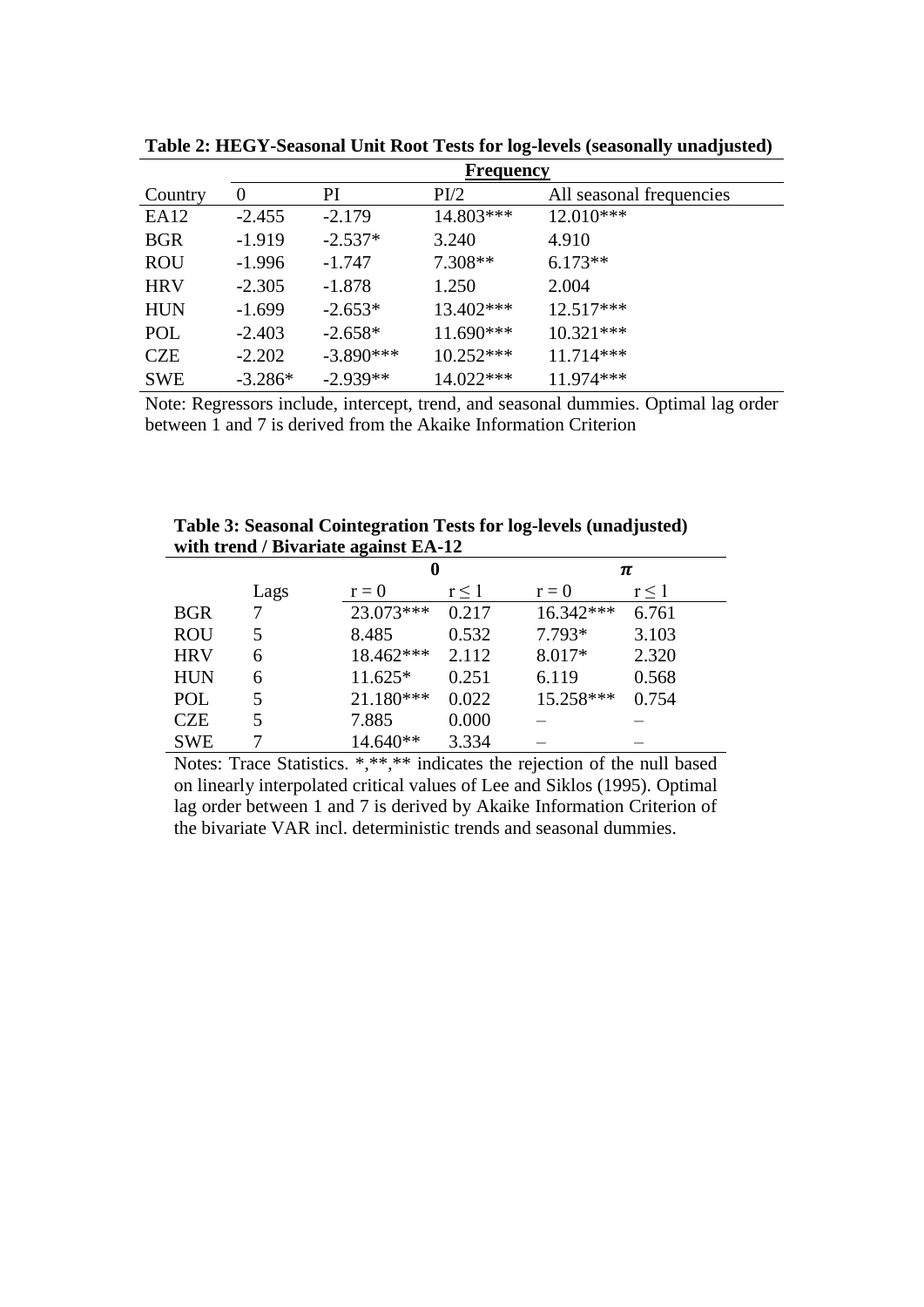|              |                                      |      | <b>Codependence of order</b>                               |       |             |       |                  |       |                                     |       |       |  |
|--------------|--------------------------------------|------|------------------------------------------------------------|-------|-------------|-------|------------------|-------|-------------------------------------|-------|-------|--|
|              | <b>Cointegration</b><br>at Frequency |      |                                                            | 0     |             |       |                  | 2     |                                     | 3     |       |  |
|              |                                      | Lags | Null                                                       | Stat. | Prob.       | Stat. | Prob.            | Stat. | Prob.                               | Stat. | Prob. |  |
| BGR $0, \pi$ |                                      | 7    | <b>GMM</b>                                                 |       | 46.26 0.000 |       |                  |       | 39.02 0.001 32.24 0.006 24.79       |       | 0.053 |  |
|              |                                      |      | 2SLS                                                       |       |             |       |                  |       | 28.59 0.018 26.41 0.034 13.07       |       | 0.597 |  |
| $ROU$ -      |                                      | 5    | <b>GMM</b> 72.60 0.000 56.05 0.000 44.22 0.000 32.63 0.000 |       |             |       |                  |       |                                     |       |       |  |
|              |                                      |      | 2SLS                                                       |       |             |       | 34.80 0.000      |       | 33.56 0.000 12.63                   |       | 0.180 |  |
| HRV 0        |                                      | 6    | GMM 31.70 0.002 27.26 0.007 24.67 0.016 19.12 0.086        |       |             |       |                  |       |                                     |       |       |  |
|              |                                      |      | 2SLS                                                       |       |             |       |                  |       | 18.75 0.095 16.59 0.166 9.94        |       | 0.621 |  |
| $HUN -$      |                                      | 6    | GMM 43.42 0.000 34.26 0.000 28.20 0.003 16.08              |       |             |       |                  |       |                                     |       | 0.138 |  |
|              |                                      |      | 2SLS                                                       |       |             |       |                  |       | 21.14 0.032 19.93 0.046 7.73        |       | 0.737 |  |
| POL $0, \pi$ |                                      | 5    | <b>GMM</b> 77.16 0.000                                     |       |             |       |                  |       | 62.86 0.000 45.12 0.000 28.88 0.002 |       |       |  |
|              |                                      |      | 2SLS                                                       |       |             |       | 42.15 0.000      |       | 39.28 0.000 11.66                   |       | 0.390 |  |
| <b>CZE</b>   |                                      | 5    | GMM 19.35 0.022 10.41 0.319 5.92                           |       |             |       |                  |       | 0.747 4.75                          |       | 0.855 |  |
|              |                                      |      | 2SLS                                                       |       |             | 7.61  | 0.574 7.60       |       | 0.575                               | 2.70  | 0.975 |  |
|              |                                      | 7    | <b>GMM</b>                                                 |       | 17.24 0.244 |       | 12.85 0.538 9.82 |       | 0.775                               | 10.11 | 0.754 |  |
| SWE 0        |                                      |      | 2SLS                                                       |       |             | 9.75  | 0.780            | 7.60  | 0.909 7.77                          |       | 0.901 |  |

# **Table 4: Optimal GMM Test**

Notes: Optimal GMM/2SLS  $\chi$ 2 test statistics and relative p-values. Lag order selection, see Table 3.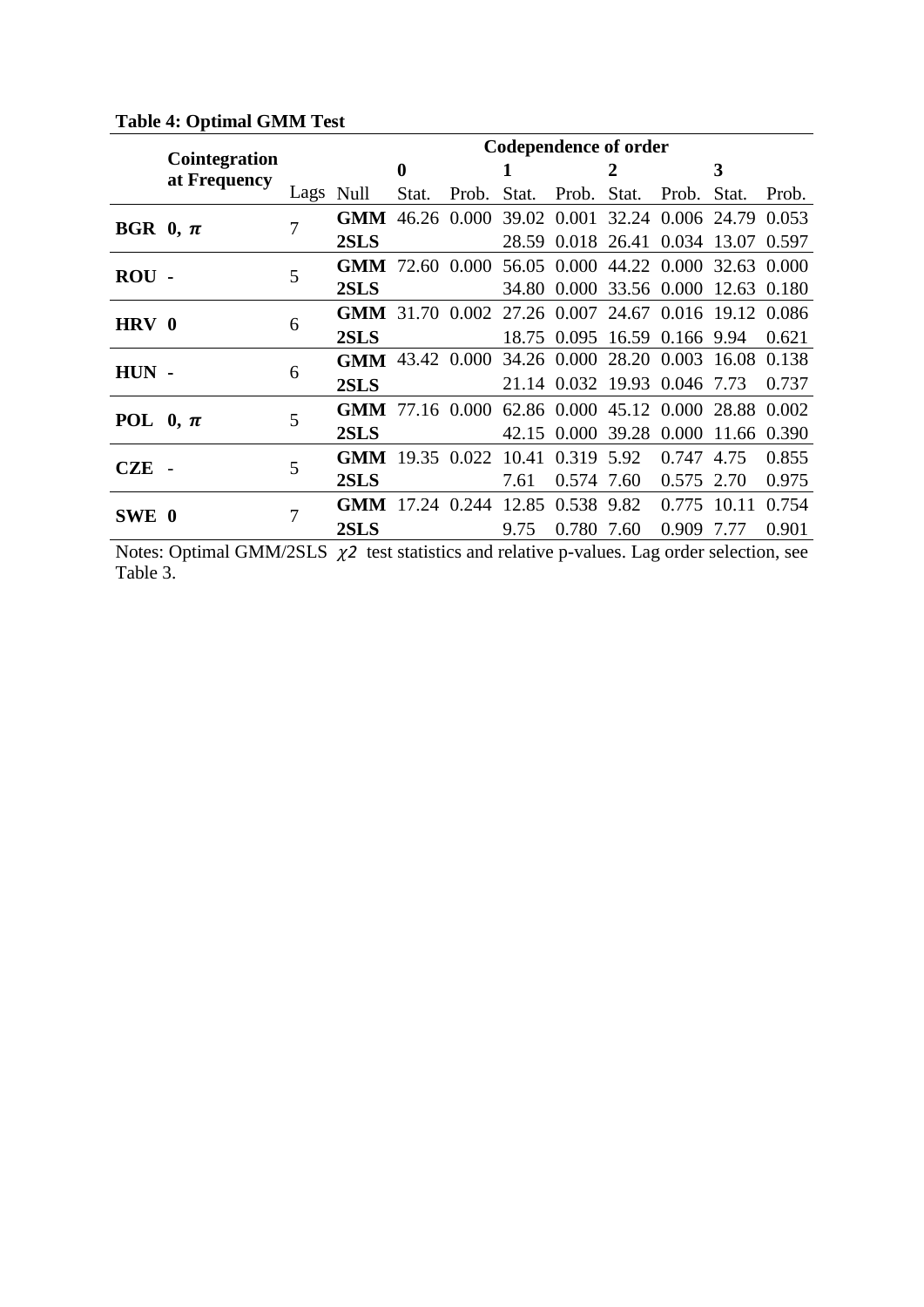|            |                               | <b>Codependence of order</b> |                                                                                                                                                                                                                               |          |                  |              |                         |                |                                                     |                   |       |
|------------|-------------------------------|------------------------------|-------------------------------------------------------------------------------------------------------------------------------------------------------------------------------------------------------------------------------|----------|------------------|--------------|-------------------------|----------------|-----------------------------------------------------|-------------------|-------|
|            | Cointegration<br>at Frequency |                              |                                                                                                                                                                                                                               | $\bf{0}$ |                  | $\mathbf{1}$ |                         | $\overline{2}$ |                                                     | 3                 |       |
|            |                               | Lags Null                    |                                                                                                                                                                                                                               |          |                  |              |                         |                | Stat. Prob. Stat. Prob. Stat. Prob. Stat. Prob.     |                   |       |
|            |                               | 6                            | GMM 47.21 0.000 35.16 0.001 32.28 0.002 21.92 0.057                                                                                                                                                                           |          |                  |              |                         |                |                                                     |                   |       |
|            | $0, \pi$                      |                              | 2SLS                                                                                                                                                                                                                          |          |                  |              |                         |                | 26.53 0.014 23.16 0.040 12.84 0.461                 |                   |       |
| <b>BGR</b> |                               | 8                            | GMM 45.98 0.000 38.32 0.002 31.74 0.016 26.98 0.058                                                                                                                                                                           |          |                  |              |                         |                |                                                     |                   |       |
|            | $0, \pi$                      |                              | 2SLS                                                                                                                                                                                                                          |          |                  |              |                         |                | 28.85 0.036 26.83 0.061 13.92 0.673                 |                   |       |
|            | $\pi$                         | $\overline{4}$               | GMM 77.31 0.000 58.56 0.000 45.49 0.000 31.58 0.000                                                                                                                                                                           |          |                  |              |                         |                |                                                     |                   |       |
| <b>ROU</b> |                               |                              | 2SLS and the set of the set of the set of the set of the set of the set of the set of the set of the set of the set of the set of the set of the set of the set of the set of the set of the set of the set of the set of the |          |                  |              |                         |                | 36.98 0.000 32.35 0.000 12.71 0.122                 |                   |       |
|            |                               | 6                            | GMM 69.74 0.000 55.73 0.000 45.48 0.000 31.66 0.002                                                                                                                                                                           |          |                  |              |                         |                |                                                     |                   |       |
|            | $\pi$                         |                              | 2SLS                                                                                                                                                                                                                          |          |                  |              | 34.95 0.000 33.70 0.001 |                |                                                     | 13.33 0.345       |       |
|            | $\overline{0}$                | 5                            | GMM 31.46 0.000 24.88 0.006 21.01 0.021 18.51 0.047                                                                                                                                                                           |          |                  |              |                         |                |                                                     |                   |       |
| <b>HRV</b> |                               |                              | 2SLS                                                                                                                                                                                                                          |          |                  |              | 15.95 0.101 16.67 0.082 |                |                                                     | 10.12 0.430       |       |
|            | $0, \pi$                      | $\overline{7}$               | GMM 32.71 0.005 28.28 0.020 24.47 0.058 18.06 0.260                                                                                                                                                                           |          |                  |              |                         |                |                                                     |                   |       |
|            |                               |                              | 2SLS                                                                                                                                                                                                                          |          |                  |              | 20.02 0.171 19.07 0.211 |                |                                                     | 8.97              | 0.879 |
|            |                               | 5                            | GMM 42.75 0.000 33.33 0.000 26.38 0.002 17.09 0.047                                                                                                                                                                           |          |                  |              |                         |                |                                                     |                   |       |
|            |                               |                              | 2SLS                                                                                                                                                                                                                          |          |                  |              |                         |                | 21.65 0.010 20.44 0.015 8.74                        |                   | 0.461 |
| <b>HUN</b> |                               | $\overline{7}$               |                                                                                                                                                                                                                               |          |                  |              |                         |                | GMM 42.33 0.000 34.07 0.001 25.18 0.022 14.69 0.327 |                   |       |
|            |                               |                              | 2SLS                                                                                                                                                                                                                          |          |                  |              |                         |                | 21.23 0.069 17.64 0.172 7.32                        |                   | 0.885 |
|            | $0, \pi$                      | $\overline{4}$               | GMM 74.44 0.000 67.22 0.000 47.56 0.000 30.29 0.000                                                                                                                                                                           |          |                  |              |                         |                |                                                     |                   |       |
| <b>POL</b> |                               |                              | 2SLS                                                                                                                                                                                                                          |          |                  |              |                         |                | 45.40 0.000 41.23 0.000 12.89 0.168                 |                   |       |
|            | $0, \pi$                      | 6                            | GMM 72.04 0.000 59.98 0.000 40.98 0.000 28.88 0.007                                                                                                                                                                           |          |                  |              |                         |                |                                                     |                   |       |
|            |                               |                              | 2SLS                                                                                                                                                                                                                          |          |                  |              |                         |                | 42.75 0.000 39.03 0.000 13.96 0.376                 |                   |       |
|            |                               | $\overline{4}$               | GMM 20.06 0.005 10.11 0.183 5.40                                                                                                                                                                                              |          |                  |              |                         |                | 0.611 4.18                                          |                   | 0.759 |
| <b>CZE</b> |                               |                              | 2SLS                                                                                                                                                                                                                          |          |                  | 7.02         | 0.427 6.67              |                | 0.464 2.61                                          |                   | 0.918 |
|            |                               | 6                            | GMM 18.64 0.068 10.40 0.495 6.20                                                                                                                                                                                              |          |                  |              |                         |                | 0.859 4.99                                          |                   | 0.932 |
|            |                               |                              | 2SLS                                                                                                                                                                                                                          |          |                  | 7.54         | 0.754 8.00              |                | 0.713 3.04                                          |                   | 0.990 |
|            |                               | 6                            | GMM 19.48 0.053 13.13 0.285 9.54                                                                                                                                                                                              |          |                  |              |                         |                | 0.572 6.36                                          |                   | 0.849 |
| <b>SWE</b> |                               |                              | 2SLS                                                                                                                                                                                                                          |          |                  | 9.36         | 0.588 6.75              |                | 0.819 5.61                                          |                   | 0.898 |
|            | $\overline{0}$                | 8                            | GMM 16.64 0.410 12.80 0.687 12.34                                                                                                                                                                                             |          |                  |              |                         |                |                                                     | 0.720 12.42 0.714 |       |
|            |                               |                              | 2SLS                                                                                                                                                                                                                          |          | 10.09 0.862 9.44 |              |                         |                | 0.894 9.30                                          |                   | 0.901 |

# **Table 5: Sensitivity to Lag Choice**

Notes: Optimal GMM/2SLS  $\chi$ 2-tests including p-1 or p+1 lags, with p being the lag order of the benchmark specification reported in Table 4.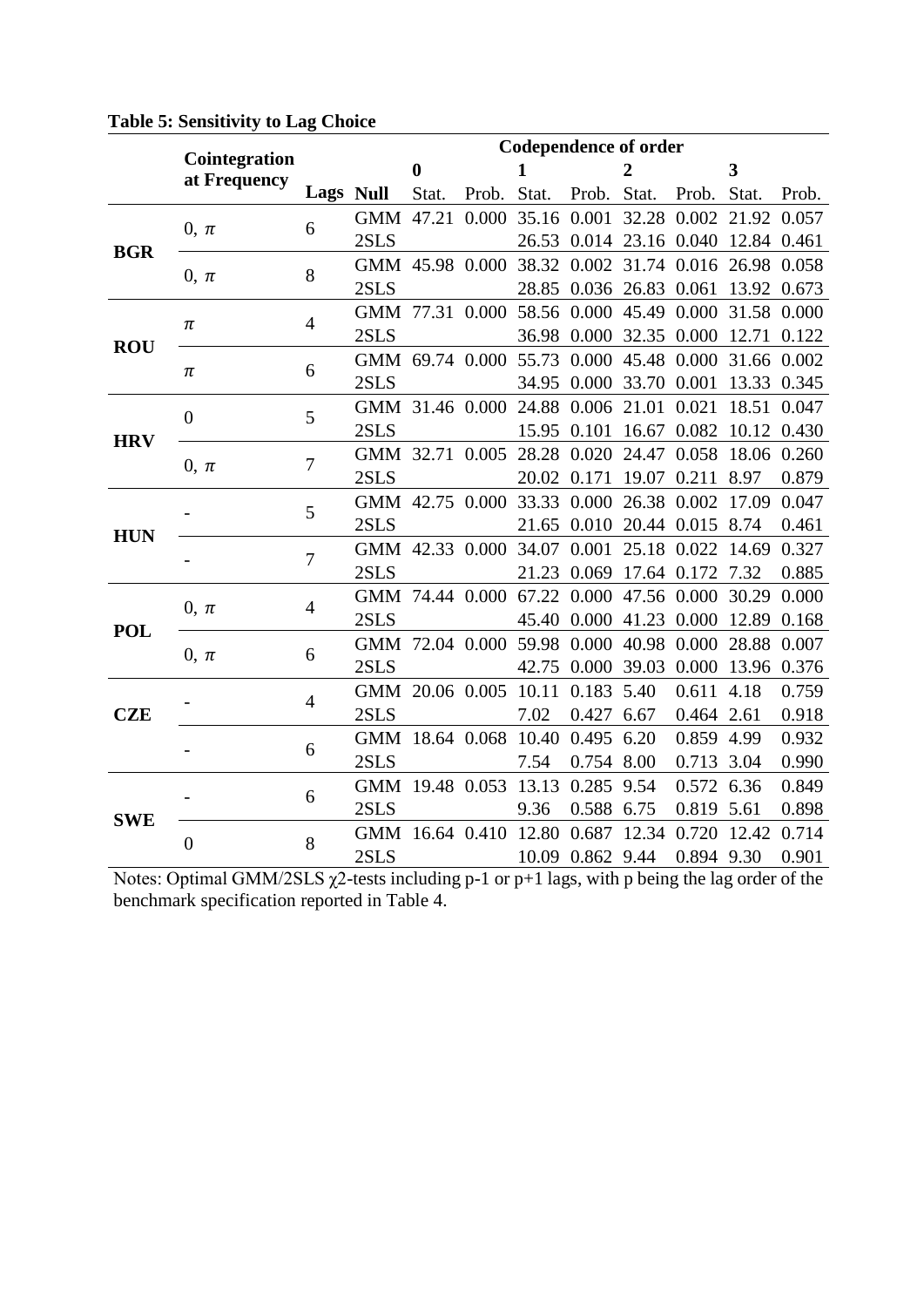|              | <b>Cointegration</b> Lags |   | <b>Null</b> | <b>Codependence of order</b>                     |       |       |                               |       |                                           |       |       |
|--------------|---------------------------|---|-------------|--------------------------------------------------|-------|-------|-------------------------------|-------|-------------------------------------------|-------|-------|
|              | at Frequency              |   |             | $\bf{0}$                                         |       |       |                               | 2     |                                           | 3     |       |
|              |                           |   |             | Stat.                                            | Prob. | Stat. | Prob.                         | Stat. | Prob.                                     | Stat. | Prob. |
| BGR $0, \pi$ |                           | 7 | $k=1$       | 103.83 0.000 25.03 0.050 15.54 0.413             |       |       |                               |       |                                           | 7.23  | 0.951 |
|              |                           |   | $k=2$       | 261.64 0.000 55.50 0.006 35.35 0.313 23.37       |       |       |                               |       |                                           |       | 0.866 |
| $ROU -$      |                           | 5 | $k=1$       | 98.02                                            |       |       |                               |       | 0.000 22.34 0.008 10.40 0.319 7.37        |       | 0.598 |
|              |                           |   | $k=2$       | 233.32                                           |       |       | 0.000 46.76 0.001 25.75 0.174 |       |                                           | 18.18 | 0.576 |
| HRV 0        |                           | 6 | $k=1$       | 86.83                                            |       |       |                               |       | 0.000 22.77 0.030 11.77 0.464 5.27        |       | 0.948 |
|              |                           |   | $k=2$       | 224.71                                           |       |       |                               |       | 0.000 48.58 0.005 29.46 0.291 19.66       |       | 0.807 |
| $HUN -$      |                           | 6 | $k=1$       | 109.03 0.000 21.96 0.025 11.56 0.398 5.17        |       |       |                               |       |                                           |       | 0.923 |
|              |                           |   | $k=2$       | 271.91                                           |       |       |                               |       | 0.000 49.44 0.002 29.36 0.207 18.70       |       | 0.768 |
|              |                           | 5 | $k=1$       | 81.76                                            |       |       |                               |       | 0.000 25.32 0.008 13.41 0.267 5.59        |       | 0.899 |
| POL $0, \pi$ |                           |   | $k=2$       | 222.88                                           |       |       |                               |       | 0.000 53.64 0.000 39.32 0.025 26.10       |       | 0.348 |
| $CZE$ -      |                           | 5 | $k=1$       | 74.31                                            |       |       |                               |       | $0.000$ 16.64 $0.055$ 8.34 0.501          | 4.07  | 0.907 |
|              |                           |   | $k=2$       | 211.36 0.000 39.31 0.006 20.52 0.426 10.38 0.961 |       |       |                               |       |                                           |       |       |
| SWE 0        |                           |   | $k=1$       | 74.98                                            |       |       |                               |       | 0.000 23.60 0.051 10.58 0.719 5.76        |       | 0.972 |
|              |                           | 7 | $k=2$       | 217.92                                           |       |       |                               |       | 0.000 55.07 0.003 34.64 0.256 26.65 0.641 |       |       |

**Table 6: Tiao and Tsay (1989) Codependence Test**

Notes: Tiao and Tsay (1989) test **s**tatistics and relative p-values. Lag order selection, see Table 3.